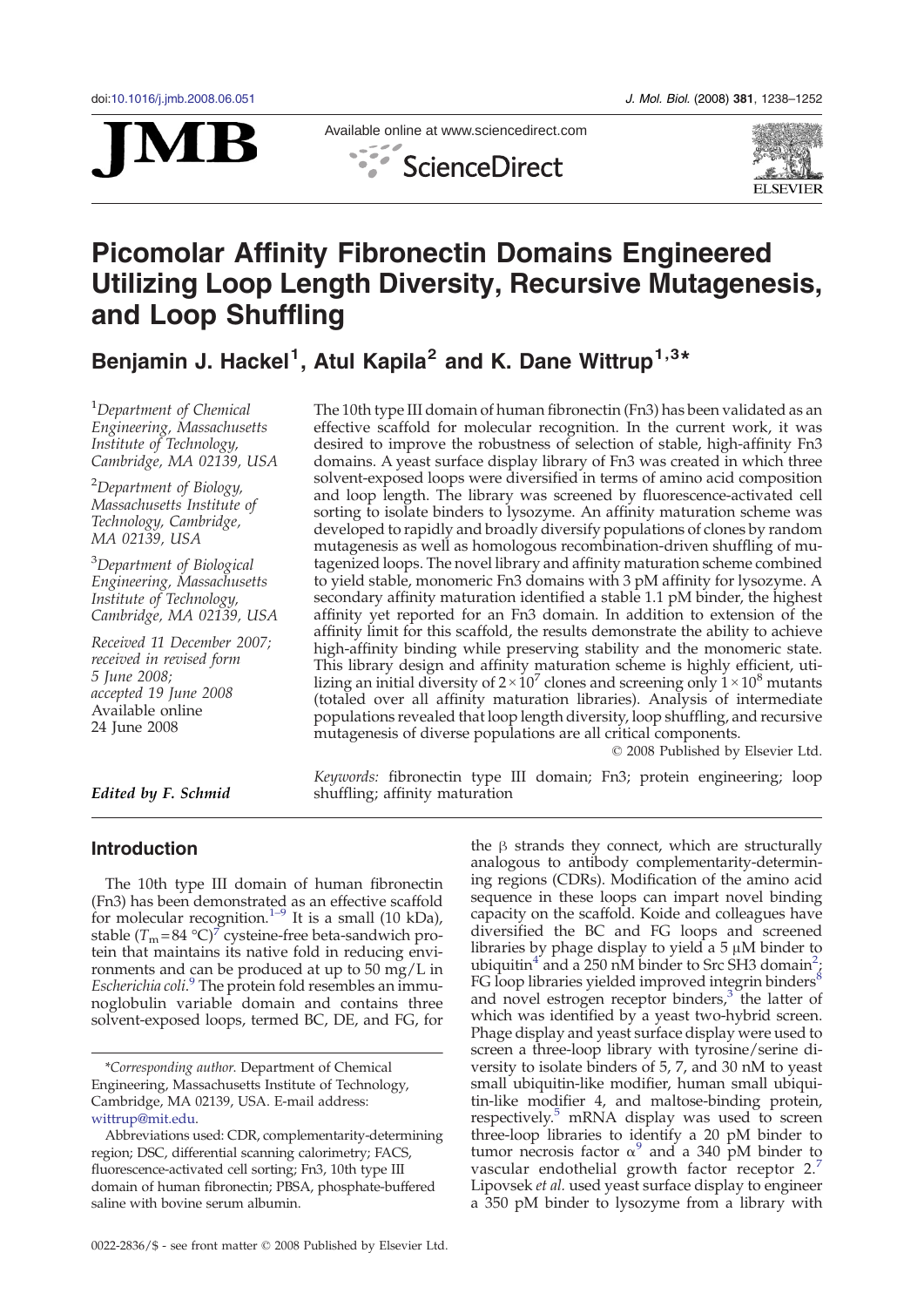<span id="page-1-0"></span>arrays.<sup>[9](#page-13-0)</sup> Although wild-type Fn3 is highly stable and monomeric, previously reported high-affinity Fn3 clones are oligomeric or unstable. Two clones with 300 pM and 1 nM affinity for tumor necrosis factor  $\alpha$  exhibited midpoints of proteolysis susceptibility at appro-ximately 30 and 42 °C, respectively[.](#page-13-0)<sup>[9](#page-13-0)</sup> A clone with 340 pM affinity for vascular endothelial growth factor receptor 2 exhibited  $T_m$  values of 32–52 °C; a different clone was more stable but only 40–50% monomeric and was of moderate affinity  $(13 \text{ nM})^7$  $(13 \text{ nM})^7$  Stability engineering yielded a stable, monomeric 2 nM binder. The ability to engineer Fn3 domains with high affinity and stability represents a critical need in scaffold development, since both properties are required for clinical and biotechnological applications.

Synthesis errors during our previous library creation resulted in rare clones with non-wild-type loop lengths.<sup>[6](#page-13-0)</sup> These loop length variants were preferentially selected during binder isolation, and binding titrations revealed their critical importance to binding. Moreover, sequence analysis reveals nonwild-type lengths in tumor necrosis factor  $\alpha$  binders<sup>5</sup> and carcinoembryonic antigen binders (B.J.H., unpublished data). The rarity of these length variants in the initial library resulted in very low coverage of theoretical length variant sequence space. These results suggest that more extensive sampling of length variant sequences could improve the binding capabilities of the Fn3 scaffold. This hypothesis is supported by the fact that CDR length diversity is already an acknowledged component of antibody engineering[,](#page-13-0) $10,11$  and it has been demonstrated that antibody affinity maturation is improved with the inclusion of length diversity.<sup>[12,13](#page-13-0)</sup> Koide and colleagues incorporated loop length diversity in a recent Fn3 library and successfully obtained binders with length variation. $\delta$  From a structural perspective,



Batori et al. demonstrated that the BC, DE, and FG loops can tolerate insertions of four glycine residues while maintaining a native fold.<sup>[14](#page-13-0)</sup> In addition, phylogenetic analysis reveals significant length diversity in each of the three loops across different fibronectin type III domains in multiple species (Fig. 1). Thus, we hypothesize that loop length diversity will be stably tolerated and improve the functional binding capabilities of the Fn3 scaffold and perhaps could improve the stability–affinity relationship.

Yet, loop length diversity increases theoretical sequence space, which is already immense, increasing the demand for efficient protein engineering methods in terms of both clonal selection and sequence diversification. Yeast surface display enables quantitative selections using fluorescence-activated cell sorting (FACS) and correspondingly fine affinity discrimination.<sup>[15](#page-13-0)</sup> The eukaryotic protein processing of yeast also improves the functional stringency of selections.<sup>[16](#page-13-0)</sup> One potential limitation of yeast surface display is that cellular transformation efficiency holds library size to  $10^7$ – $10^9$  without excessive effort. In vitro display methods enable larger theoretical library size that correlates with selection of improved binders $17,18$ ; however, as has been shown for phage display, nominal library size does not necessarily equate with functional diversity[.](#page-13-0)<sup>[16](#page-13-0)</sup> The intrinsic mutagenesis from the requisite PCR step in mRNA and ribosome display is a key contributor to the success of these display technologies.<sup>[19](#page-13-0)</sup> We hypothesized that an increase in the frequency of mutagenesis during directed evolution will improve the efficiency of cellular display methods by increasing the breadth of the sequence space search in the vicinity of many lead clones, rather than only a select few.

Another important engineering component is the manner in which selected sequences are diversified throughout directed evolution. Successful techni-ques include DNA shuffling,<sup>[20](#page-13-0)</sup> CDR shuffling,<sup>[21,22](#page-13-0)</sup>  $\text{CDR}$  walking[,](#page-13-0)<sup>[23](#page-13-0)</sup> and error-prone PCR mutagenesis<sup>[24](#page-13-0)</sup> either toward the entire gene or toward the suspected paratopes. In the current work, we combine error-prone PCR and an analog to CDR shuffling to

> Fig. 1. Loop length variability of fibronectin type III domains. The relative frequency of loop lengths of the BC (white), DE (gray), and FG (black) loops of sixteen type III domains of fibronectin, relative to the 10th type III domain (10Fn3) of human fibronectin, are shown. Values and error bars represent the average and standard deviation for five species: human, cow, rat, mouse, and chicken.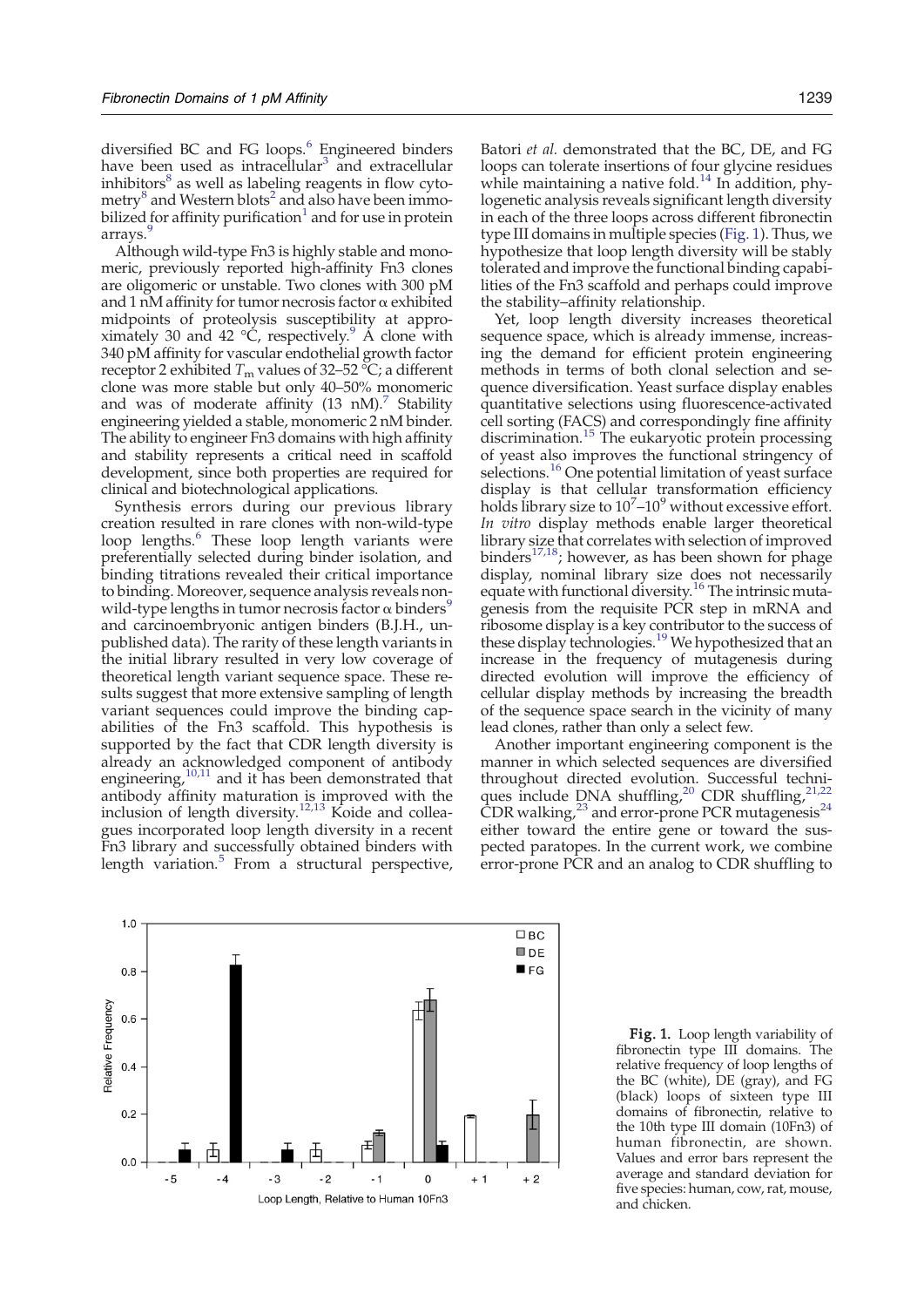yield both mild and significant changes in sequence space both directed at the expected paratope and throughout the Fn3 domain.

Here we demonstrate that loop length diversity and a novel affinity maturation scheme enable robust and efficient selection of stable, high-affinity binders to lysozyme. The binders are characterized in terms of binding, stability, and structure including detailed analysis of the molecular basis of binding of a picomolar affinity clone.

# **Results**

## Fn3 library construction

A library was created in which 8, 5, and 10 amino acids of the BC, DE, and FG loops, respectively, were diversified both in amino acid length [\(Fig. 1](#page-1-0)) and in composition ([Fig. 2a](#page-3-0)). Amino acid composition was randomized using NNB degenerate codons to yield all 20 amino acids with reduced stop codon frequency. Four different loop lengths were chosen for each loop based partially on the loop lengths observed in fibronectin type III domains in multiple species ([Fig. 1](#page-1-0)). The library of Fn3 genes was incorporated into a yeast surface display system by homologous recombination with a vector incorporating an N-terminal Aga2 protein for display on the yeast surface and a C-terminal c-myc epitope for detection of full-length Fn3.[26](#page-13-0) Library transformation yielded  $6.5 \times 10^{7}$  yeast transformants. Sixteen (62%) of 26 clones sequenced matched library design. Nine (35%) contained frameshifts and 1 (4%) was annealed improperly or underwent unintentional homologous recombination in yeast. NNB diversification of the loops yields stop codons in approximately 44% of clones. Thus,  $34\%$  [16/26 × (1 – 0.44)] of transformed cells should display full-length Fn3. This percentage was verified by flow cytometry analysis (data not shown). The library contains approximately  $2.3 \times 10^{7}$  $(6.5 \times 10^7 \times 0.34)$  full-length Fn3 clones.

## Population mutagenesis design

A negative side effect of loop length diversity is a further increase in the vastness of possible protein sequence space to  $10^{34}$  possible amino acid sequences for the three loops. Thus, the  $2.3 \times 10^7$  clones in the original library grossly undersample sequence space, so an extensive diversification method was desired to broadly search sequence space during affinity maturation. Error-prone PCR directed solely at the solvent-exposed loops was used to focus diversity on the likely paratope. Additionally, to make substantial changes in sequence, a loop shuffling approach was developed. Fn3 genes were constructed with conserved wild-type framework sequence and randomly shuffled mutated loops from the pool of selected clones. Yet, as effective clones are selected, such substantial sequence modification is not desired. Thus, error-prone PCR without shuffling was also em-

ployed. This mutagenesis targeted the entire gene to also enable selection of beneficial framework mutations. Both mutagenesis strategies were used in parallel at each mutagenesis step throughout affinity maturation (Supplementary Fig. 1). Analysis of selected clones after the fact indicates that both loop shuffling and whole-gene error-prone PCR contributed to improved phenotypes.

The Fn3 library was screened using yeast surface display and FACS. Plasmids from thousands of lead clones in a partially screened yeast population were collected by yeast zymoprep. Quantitative real-time PCR revealed that full population diversity was recovered (data not shown). Both error-prone PCR of the full gene and shuffling of mutagenized loops were successfully employed to diversify the population of lead clones [\(Fig. 2b](#page-3-0)). Gene mutagenesis was performed by error-prone PCR with nucleotide analogs.[27](#page-13-0) Independent error-prone PCRs were conducted for each of the three loops using primers that overlap either the adjacent loop primer or the plasmid vector. This overlap enabled shuffled gene reconstruction via homologous recombination during yeast transformation ([Fig. 2c](#page-3-0)). The number of diversified transformants during affinity maturation ranged from 2 to 20 million (mean, 8.1 million) for full gene mutagenesis and 0.1 to 6.5 million (mean, 2.5 million) for loop mutagenesis. Sequence analysis exhibited mutagenesis that matched the desired 1 to 5 amino acid mutations per gene (data not shown), which was achieved with a single combination of nucleotide analog concentration and number of PCR cycles determined by mathematical modeling.

## High-affinity binder engineering

The efficacy of the new library and affinity maturation scheme was tested by engineering binders to lysozyme, a model protein that we have previously used as an Fn3 target with different library and maturation approaches.<sup>[6](#page-13-0)</sup>

The naive library was sorted three times by FACS using multivalent biotinylated lysozyme preloaded on streptavidin–fluorophore conjugates. The resultant population was diversified by both gene and loop mutagenesis. Transformed mutants as well as the original clones were sorted twice by FACS, yielding enrichment of evident lysozyme-binding clones ([Fig. 3](#page-4-0)). Four additional rounds of isolation and maturation, each consisting of two to three FACS selections followed by mutagenesis (Supplementary Fig. 1), were conducted using monovalent lysozyme, ranging from 1 μM to 20 pM lysozyme. Labeling at low picomolar concentrations while maintaining stoichiometric excess of target to Fn3 would require impractically large volumes; thus, kinetic competition sorting was used for the final three rounds of isolation and maturation. The final two sublibraries were sorted an additional three times and the collected populations were sequenced to identify the highest affinity clones.

Three dominant clones were identified by sequence analysis [\(Table 1](#page-4-0)). Affinity titrations indicate that all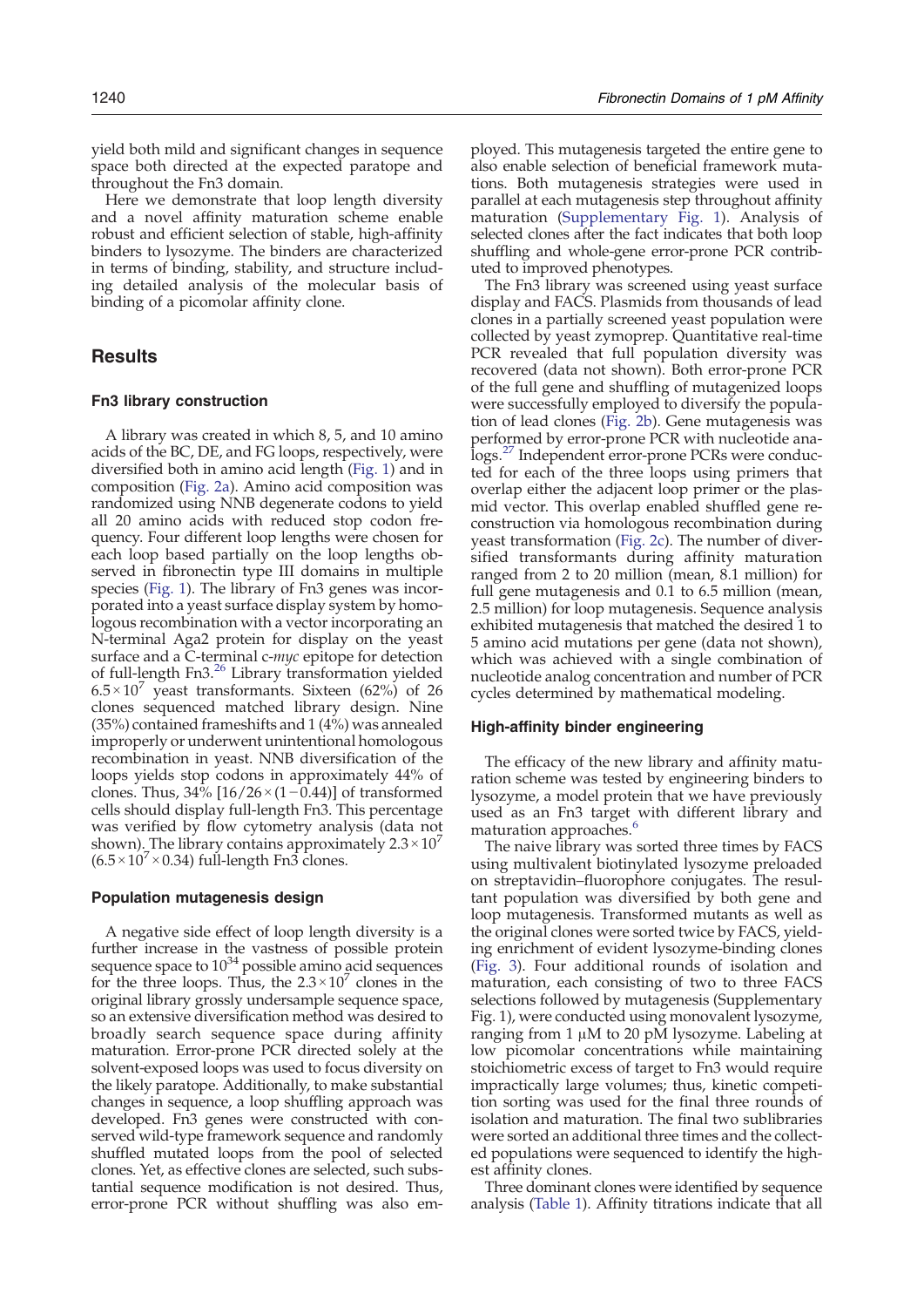<span id="page-3-0"></span>

Fig. 2. Library design and affinity maturation scheme. (a) The naive library is randomized in the BC, DE, and FG loops (structure schematic derived from Main et al.<sup>25</sup>) at the indicated positions to four possible loop lengths each. (b) Error-prone PCR is used to introduce random mutations either into the entire Fn3 gene or into the three loops (separate PCRs). Arrowed lines indicate PCR primers; matching shades correspond to primers in a single PCR reaction. The framework (fw) and loop regions of the gene are indicated. Zigzag lines represent nucleotide mutations. Smaller unlabeled images are used to emphasize that PCR templates and products are part of a repertoire based on many gene variants. (c) Two yeas<sup>t</sup> sublibraries are created by transformation via electroporation. During transformation, the full plasmid is created by homologous recombination of the linearized vector with either the single mutated gene insert or the three mutated loop inserts.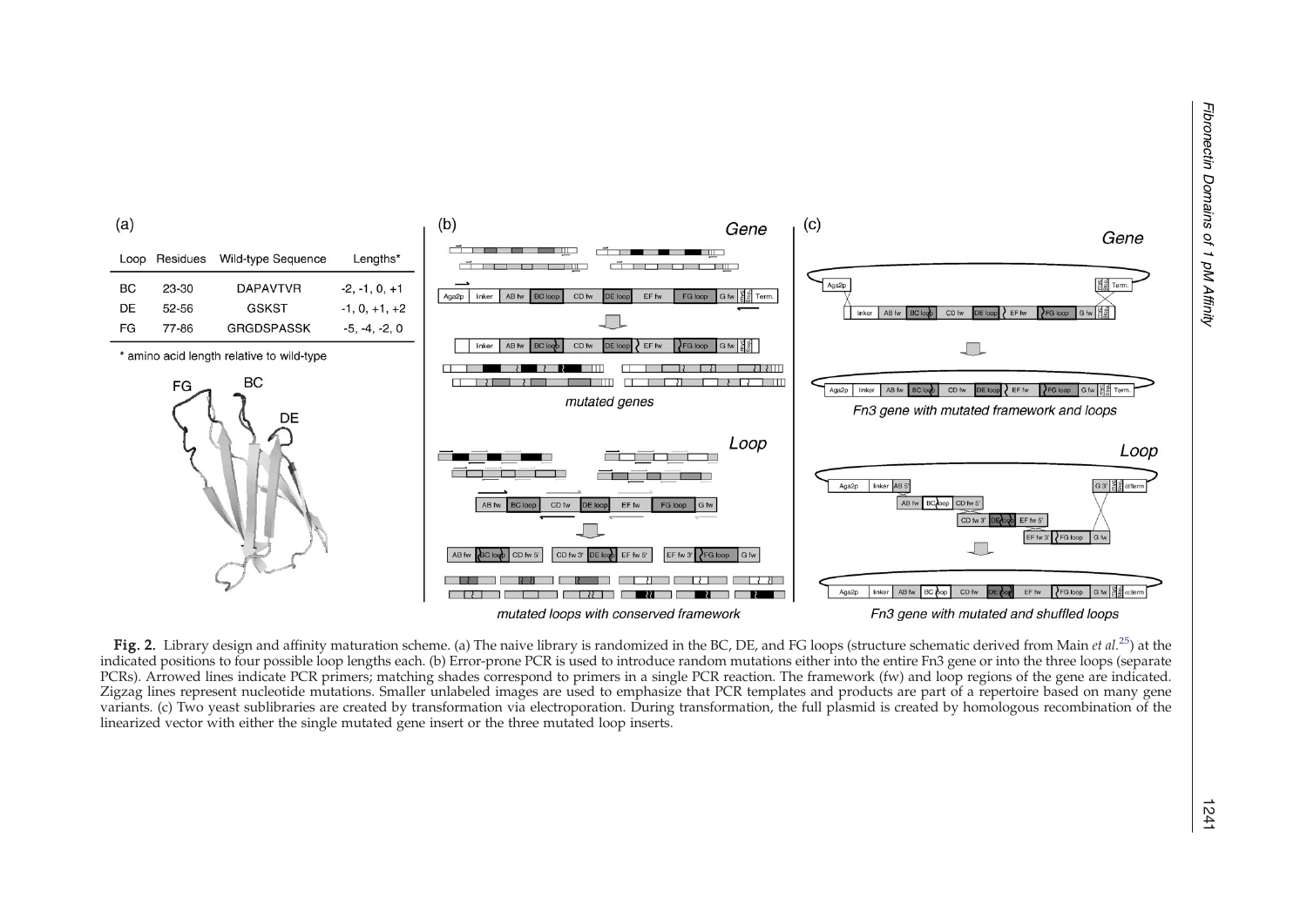<span id="page-4-0"></span>

Fig. 3. Binder isolation and affinity maturation. Yeast libraries displaying Fn3 were labeled with mouse anti-c-myc antibody followed by goat anti-mouse fluorophore as well as biotinylated lysozyme and streptavidin–fluorophore and analyzed by flow cytometry. (a) Yeast population during second round of isolation and maturation labeled with 50 nM multivalent lysozyme preloaded in a 3:1 stoichiometry on streptavidin–R-phycoerythrin. (b) Yeast population during sixth round of isolation and maturation labeled with 0.5 nM monovalent lysozyme followed by streptavidin– AlexaFluor488. (c) Yeast population during eighth round of isolation and maturation labeled with 2 nM monovalent lysozyme for 15 min followed by 35 h of dissociation and labeling with streptavidin–R-phycoerythrin. Polygonal regions represent sort gates for cell selection.

three clones have comparable equilibrium dissociation constants  $(K_d)$  for binding to biotinylated lysozyme:  $2.6 \pm 0.6$  pM (clone L7.5.1),  $2.9 \pm 1.4$  pM  $(L8.5.2)$ , and  $2.8 \pm 0.5$  pM (L8.5.7) ([Fig. 4a](#page-5-0) and Table 1). The high-affinity binding was validated using purified Fn3 domains in an equilibrium competition titration, which indicated an affinity of  $6.9 \pm 0.3$  pM for L7.5.1 ([Fig. 4b\)](#page-5-0). Dissociation rates for the three clones range from  $(2.5-5.4) \times 10^{-6}$  s<sup>-1</sup>, which correspond to dissociation half times of  $36-78$  h ([Fig. 4c\)](#page-5-0). The association rate of L7.5.1 was measured experimentally as  $(2.0\pm0.5)\times10^6$  M<sup>-1</sup> s<sup>-1</sup> [\(Fig. 4d\)](#page-5-0). The calculated value of  $k_{off}/k_{on}$  is 1.2 $\pm$ 0.3 pM, which is reasonably consistent with the experimentally measured  $K_d$  of 2.6 ± 0.6 pM. In addition to high affinity, the clones exhibit target specificity, as they do not show appreciable binding to an array of other molecules [\(Fig. 5\)](#page-5-0).

Since previously reported high-affinity clones were unstable or oligomeric, it was desired to examine the behavior of the current Fn3 domains. The clones were

produced in bacterial culture and purified for biophysical characterization. Analytical size-exclusion chromatography indicated that all three clones are predominantly monomeric with only L8.5.2 present in a significant oligomeric state (80% monomeric; Table 1 and Supplementary Fig. 2a). It should be noted that L8.5.2 contains two cysteine residues and intermolecular disulfide bonding contributes to oligomerization as indicated by nonreducing SDS-PAGE (data not shown). The thermal stabilities of the proteins were analyzed by differential scanning calorimetry (DSC) and circular dichroism of purified protein as well as thermal denaturation of protein displayed on the yeast surface (Table 1 and Supplementary Fig. 3). L7.5.1 is the most stable clone with midpoints of thermal denaturation ranging from 55.7 to 58.8 °C for the three methods. It should be noted that denaturation of L7.5.1 is not reversible because of aggregation at high temperatures. Both other clones are also stable with  $T_m$  values over 50 °C. In addition, far-UV circular dichroism analysis reveals

|           | Amino acid sequence |              |                   |                                                                        | $K_{d}$       | $k_{\rm off}$           | Monomer | $T_{\rm m}$ (°C) |                | $T_{1/2}$      |
|-----------|---------------------|--------------|-------------------|------------------------------------------------------------------------|---------------|-------------------------|---------|------------------|----------------|----------------|
| Clone     | BC loop             | DE loop      | FG loop           | Framework                                                              | (pM)          | $S^{-1}$<br>$(10^{-5})$ | (%)     | <b>DSC</b>       | <b>CD</b>      | (°C)           |
| <b>WT</b> | <b>DAPAVTR</b>      | <b>GSKST</b> | <b>GRGDSPASSK</b> |                                                                        | $>10^{7}$     | n/d                     | 99      | 85.7             | 84.2           | n/d            |
| L7.5.1    | <b>RGYPWAT</b>      | <b>GVTN</b>  | <b>RVGRTFDTPG</b> | P <sub>15</sub> S, R <sub>33</sub> G, T <sub>35</sub> I,<br>P44L, V50M | $2.6 \pm 0.6$ | $0.25 \pm 0.02$         | 99      | 58.1             | $58.8 \pm 1.6$ | $55.7 \pm 0.1$ |
| L8.5.2    | <b>RGCPWAI</b>      | <b>GVTN</b>  | <b>RVGRMLCAPG</b> | R33G, I34V, N42S,<br>P44L, V45A, V50M,<br>K63E, K98R                   | $2.9 \pm 1.4$ | $0.32 \pm 0.01$         | 80      | n/d              | $52.5 \pm 0.2$ | $50.6 \pm 0.5$ |
| L8.5.7    | <b>RDRPWAI</b>      | <b>GVTN</b>  | <b>RLSIVPYA</b>   | D3G, L18I, R33G,<br>N42S, P44L, V50M,<br>Y73H, N91T, S100P             | $2.8 \pm 0.5$ | $0.54 \pm 0.06$         | 93      | 54.5             | n/d            | $53.0 \pm 0.4$ |

Table 1. Characterization of wild-type, L7.5.1, L8.5.2, and L8.5.7

 $K_d$ , equilibrium dissociation constant at 25 °C;  $k_{off}$ , dissociation rate constant at 25 °C; Monomer, percent of purified protein present as monomer in analytical size-exclusion chromatography;  $T_{\text{mv}}$  midpoint of thermal denaturation curve as determined by DSC or CD;  $T_{1/2}$ midpoint of thermal denaturation curve as determined by yeast surface display residual activity assay.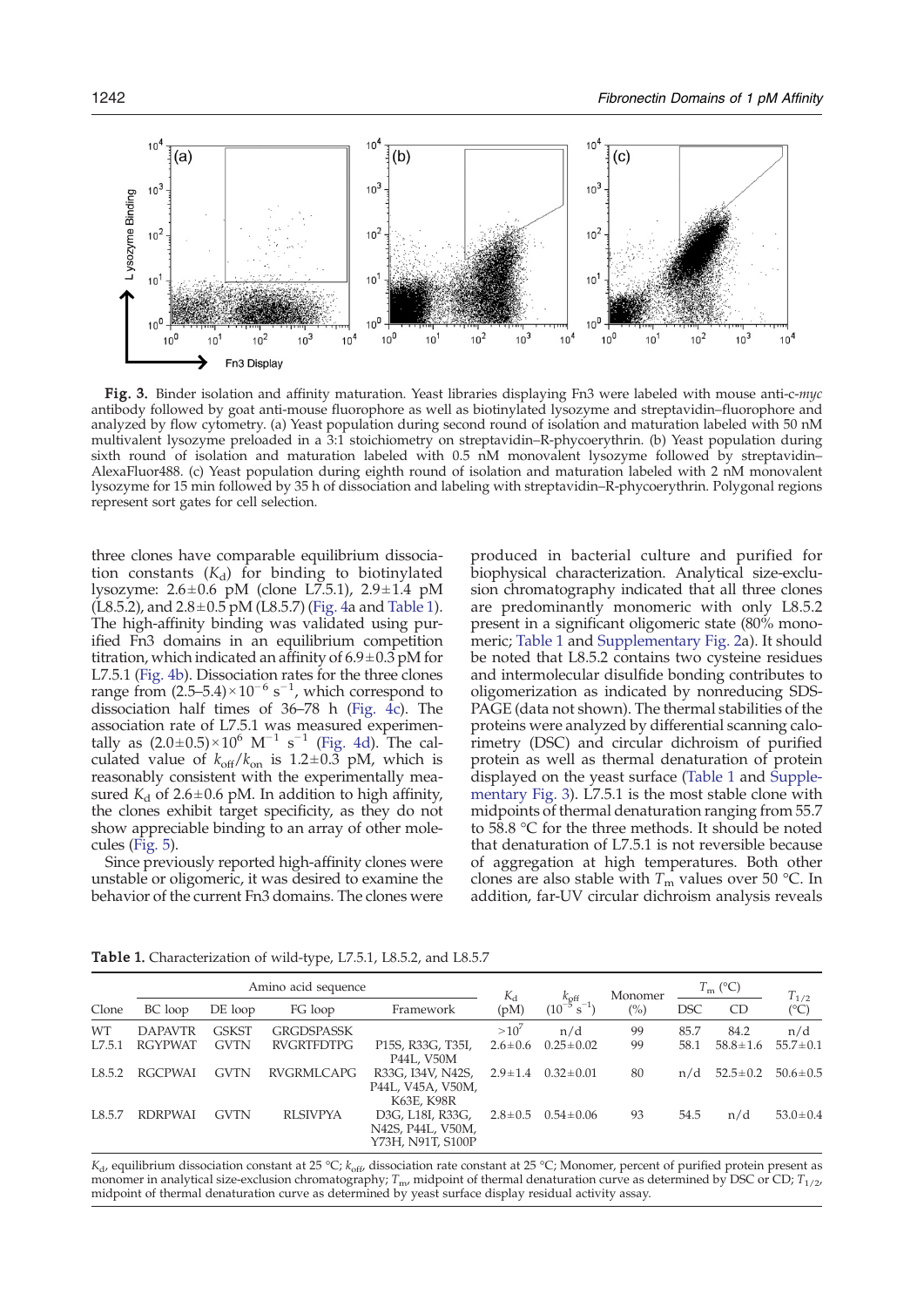<span id="page-5-0"></span>

Fig. 4. Determination of binding parameters for high-affinity clones. L7.5.1, L8.5.2, or L8.5.7 was displayed on the yeast surface and assayed for binding to biotinylated lysozyme at 25 °C. Different symbols indicate replicate experiments. Continuous lines indicate theoretical values. (a) Fraction of displayed L7.5.1 binding to biotinylated lysozyme at equilibrium. Only L7.5.1 is shown for simplicity. (b) Relative binding of 20 pM biotinylated lysozyme to displayed L7.5.1 at equilibrium in the presence of indicated amount of soluble L7.5.1 competitor. ∞ indicates samples without biotinylated lysozyme. (c) Fraction of displayed L7.5.1 (squares), L8.5.2 (diamonds), or L8.5.7 (triangles) binding to biotinylated lysozyme after dissociation at 25 °C for the indicated time. (d) Fraction of displayed L7.5.1 binding to biotinylated lysozyme after association at 25 °C; biotinylated lysozyme was present at 49 pM (crosses), 96 M (triangles), 185 pM (diamonds), or 345 pM (squares). Results are presented from a single experiment, which is representative of triplicate experiments performed at different sets of concentrations.

no significant differences in secondary structure between wild-type Fn3 and L7.5.1, indicating that despite loop mutation and length variation the structural integrity of the domain is maintained (Supplementary Fig. 2b).



#### Analysis of intermediate populations

Intermediate populations were investigated to elucidate the progress of affinity maturation. Each sublibrary (i.e., library of mutagenized clones created

> Fig. 5. Binding specificity. Wildtype Fn3 (wt), L7.5.1, L8.5.2, or L8.5.7 was displayed on the yeast surface, washed, and incubated with 100 pM biotinylated lysozyme (black) or 100 nM nontarget molecules: biotinylated carcinoembryonic antigen (bCEA, dark gray), biotinylated epidermal growth factor receptor domain IV (bEGFR, light gray), biotinylated huntingtin peptide (bHtt, white), or streptavidin–R-phycoerythrin (strep, striped). Binding was detected with streptavidin–R-phycoerythrin secondary labeling and flow cytometry. The data are presented as the mean fluorescence

units from binding (PE signal) normalized by the amount of Fn3 on the yeast surface (AlexaFluor488 signal). Values and error bars represent mean± standard deviation of duplicate measurements. Asterisk (\*) indicates a value less than 0.005.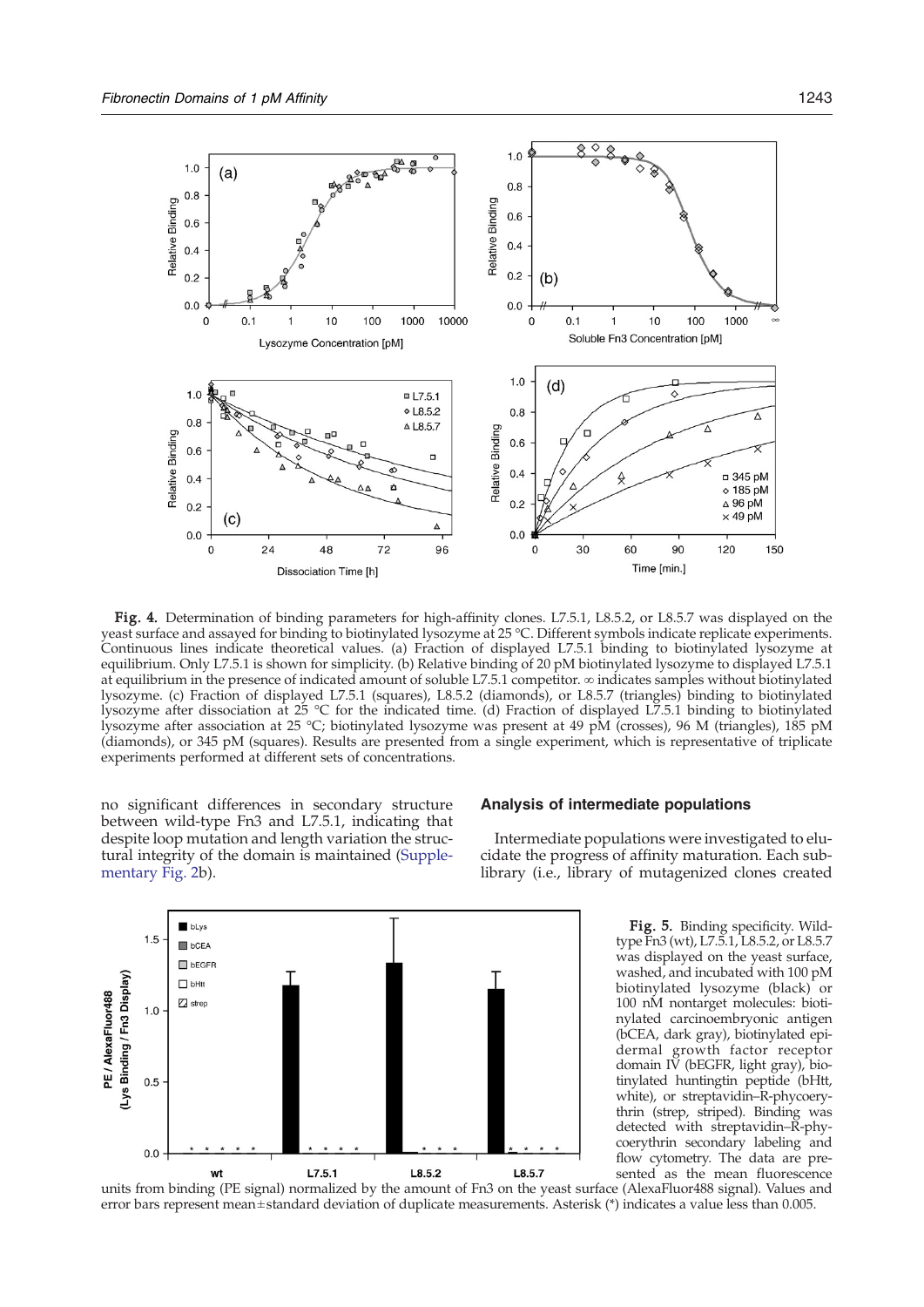|                |                |               | $K_{\rm d}$       | $k_{\rm off}$                |                 |                         |               |
|----------------|----------------|---------------|-------------------|------------------------------|-----------------|-------------------------|---------------|
| Round          | BC loop        | DE loop       | FG loop           | Framework                    | (pM)            | $S^{-1}$<br>$(10^{-1})$ | $t_{1/2}$ (h) |
| $\Omega$       | <b>RDCPWAT</b> | <b>WTPVCF</b> | <b>SSORGCM</b>    | none                         | $\gg 100,000$   | n/d                     | n/d           |
|                | <b>SLDNOAN</b> | <b>GOSD</b>   | <b>RCEPSRNSAV</b> | none                         | >100.000        | n/d                     | n/d           |
| 2              |                |               |                   | same clone as round 1        |                 |                         |               |
| 3              | <b>SLDNOAN</b> | <b>GVTN</b>   | <b>RVGRMLDTPG</b> | P44S. V50M                   | $7600 \pm 1100$ | 460                     | 0.04          |
| 4              | <b>SLDNOAK</b> | <b>GATN</b>   | <b>RCKPFRNSAV</b> | P44S, V50M, T97I             | $330 \pm 50$    | n/d                     | n/d           |
| 5              | <b>RDCPWAI</b> | <b>GVTN</b>   | <b>RVGRMSCTSG</b> | V1A, S1P, T14A, R33G,        | $16 \pm 6$      | $4.5 \pm 0.3$           | $4.2 \pm 0.3$ |
|                |                |               |                   | P44L, V50M                   |                 |                         |               |
| 6              | <b>RGCPWAI</b> | <b>GVTN</b>   | RVGRMLCTPG        | P15S, R33G, N42S,            | $6.6 \pm 1.3$   | $0.72 \pm 0.07$         | $27 \pm 3$    |
|                |                |               |                   | P44L, V50M, K63E             |                 |                         |               |
| 7              | <b>RGYPWAT</b> | <b>GVTN</b>   | <b>RVGRTFDTPG</b> | P15S, R33G, T35I, P44L, V50M | $2.6 \pm 0.6$   | $0.25 \pm 0.02$         | $78 + 1$      |
| 8 <sup>a</sup> | <b>RGCPWAI</b> | <b>GVTN</b>   | <b>RVGRMLCAPG</b> | R33G, I34V, N42S, P44L,      | $2.9 \pm 1.4$   | $0.32 \pm 0.01$         | $60 \pm 1$    |
|                |                |               |                   | V45A, V50M, K63E             |                 |                         |               |
|                | <b>RDRPWAI</b> | <b>GVTN</b>   | <b>RLSIVPYA</b>   | D3G, L18I, R33G, N42S,       | $2.8 \pm 0.5$   | $0.54 \pm 0.06$         | $36 + 4$      |
|                |                |               |                   | P44L, V50M, Y73H, N91T       |                 |                         |               |

<span id="page-6-0"></span>Table 2. Highest affinity Fn3 domains in each sublibrary

Round, number of mutagenesis cycles (round 0 indicates naive library);  $K_{d}$ , equilibrium dissociation constant at 25 °C;  $K_{\text{off}}$ , dissociation rate constant at 25 °C;  $t_{1/2}$ , time for 50% dissociation of the Fn3–lysozyme complex at 25 °C; n/d, not determined. <sup>a</sup> Two clones with similar affinities were identified from round 8.

during affinity maturation) was sorted by FACS without mutagenesis to identify the highest affinity clone at each stage of affinity maturation. The highest affinity clone was identified as the dominant clone from sequencing several clones from the extensively sorted sublibraries. Sequences, equilibrium dissociation constants and dissociation rate constants were determined (Table 2). The highest affinity binder in the original library exhibits apparent midmicromolar affinity. However, affinity maturation progressively improves binding performance to yield nanomolar and then picomolar binders (Fig. 6). It is noteworthy that affinity maturation exhibits a relatively consistent correlation to the number of clones analyzed throughout the course of affinity maturation until the final round of directed evolution. A steady increase characteristic of a consistently progressing affinity maturation scheme is observed rather than one single exceptional increase in affinity, indicative of a fortuitous mutation or recombination.



The impact of loop shuffling is evident in multiple cases. The BC loop from the round 1 clone is recombined with new DE and FG loops in round 3 to yield an 8 nM binder. A mutated version of the FG loop present in round 1 is then recombined with mutated BC and DE loops from round 3 to achieve picomolar binding. The highest affinity clones in rounds 5–8 result from apparent shuffling of the BC loop observed in round 0 and the DE and FG loops observed in round 3 as well as multiple framework mutations. The appearance of point mutations is also apparent, both within the loops and in the framework region. The impact of these framework mutations was investigated in more detail in the context of L7.5.1.

## L7.5.1 analysis

L7.5.1 was selected for more thorough analysis because it has the fewest framework mutations and is the most stable of the high-affinity clones. The engi-

> Fig. 6. Affinity maturation progress. The highest affinity clone in each affinity maturation sublibrary was identified by FACS. The equilibrium dissociation constant of the first three clones could not be determined accurately by yeast surface display titration because of the relatively low affinity. Thus, an estimated range of possible affinities consistent with equilibrium labeling at high nanomolar concentrations is indicated. The equilibrium dissociation constant of the latter six clones was determined by titration and is represented as the mean±one standard deviation of replicate measurements. The number of total clones analyzed is the cumulative total of the number of full-length clones in the naive library and total yeast transformants in all affinity maturation sublibraries.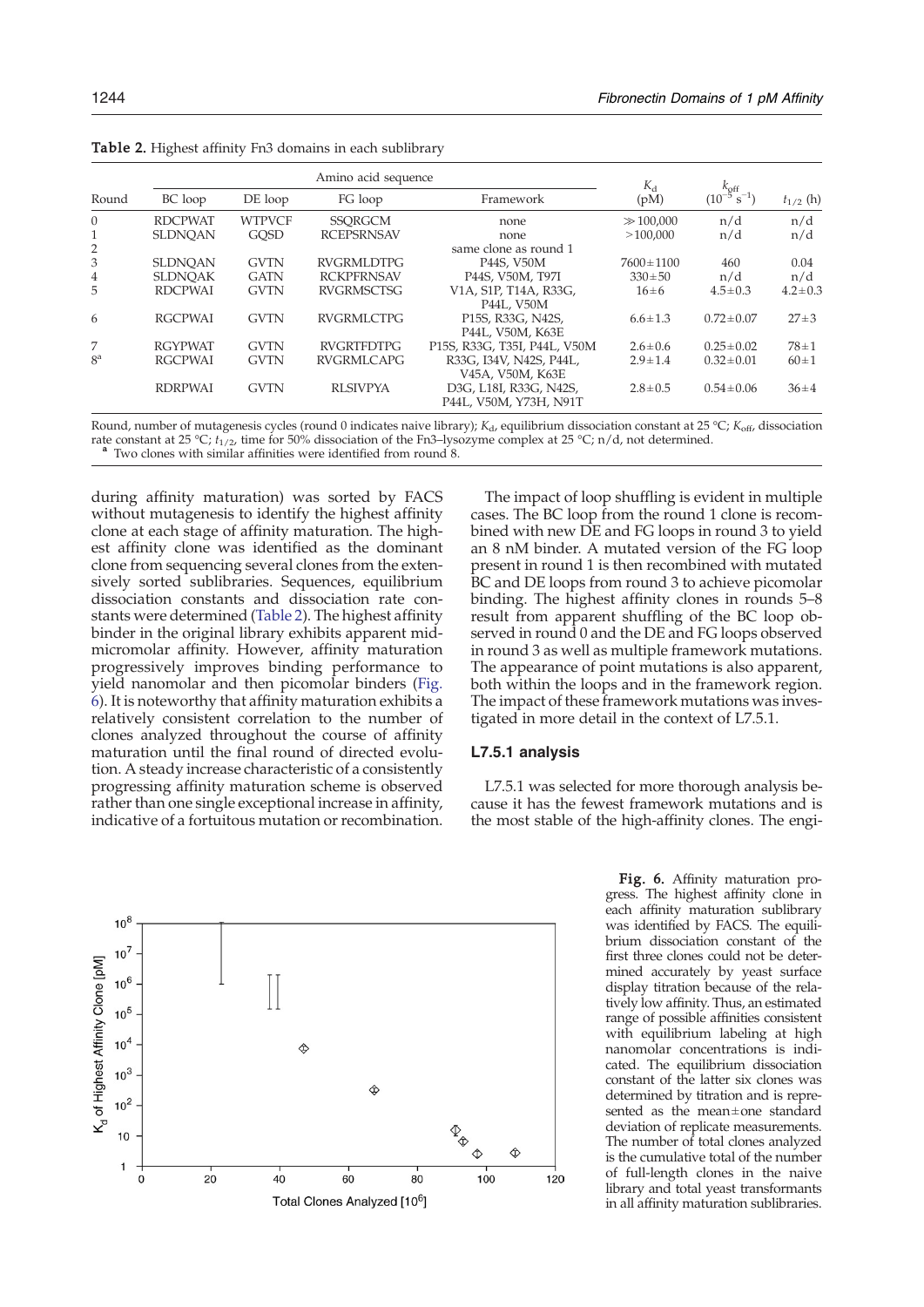neered elements of the clone were analyzed for their impact on affinity and stability. Each randomized loop and framework mutation was independently restored to wild-type sequence and both affinity and stability were measured using yeast surface display. Reversion of the FG loop had the strongest effect on binding, as wild-type restoration decreased affinity to the micromolar level; conversely, DE loop reversion had a nearly negligible effect on binding, and the BC loop reversion had an intermediate effect with a 4700 fold reduction (Fig. 7a). Both BC and DE loop reversion significantly destabilize the domain (Fig. 7b). Although these loop sequences confer high thermal stability in the wild-type context, modification of adjacent loops apparently adjusts the intramolecular contacts. Thus, during multiloop diversification, selected sequences must provide not only proper intermolecular contacts for high-affinity binding but also proper intramolecular contacts for structural integrity and stability. The stability of the FG loop reversion could not be accurately determined by this method because of its weak binding.

Three of the five framework mutations in the selected clone (T35I, P44L, and V50M) are relatively



Fig. 7. L7.5.1 loop analysis. Each engineered loop of L7.5.1 was independently restored to wild-type sequence and the resultant clones were displayed on the yeast surface. Filled and empty symbols indicate replicate experiments. (a) Binding to biotinylated lysozyme at  $25^{\circ}$ C was quantified by flow cytometry. Clone and equilibrium dissociation constant: L7.5.1 (squares), 2.6± 0.6 pM; L7.5.1wtBC (diamonds), 12.4  $\pm$  0.7 nM; L7.5.1wtDE (triangles), 3.7 $\pm$ 1.4 pM; L7.5.1wtFG (crosses),  $1.6 \pm 0.2$   $\mu$ M. (b) Yeast displaying Fn3 were incubated at the indicated temperature for 30 min followed by a flow cytometric assay for biotinylated lysozyme binding. Clone and midpoint of thermal denaturation: L7.5.1 (squares),  $55.7 \pm 0.1$  °C; L7.5.1wtBC (diamonds),  $37.4 \pm 1.5$  °C; L7.5.1wtDE (triangles),  $44.5 \pm 0.1$  °C.

Table 3. Affinity and stability of framework mutation reversions of L7.5.1

| Location    |
|-------------|
|             |
| AB loop     |
| C strand    |
| C strand    |
| $CD$ $loop$ |
| D strand    |
|             |

The five framework mutations of L7.5.1 were individually reverted to wild-type amino acids. Binding affinity and thermal stability were determined by yeast surface display. AA, amino acid position; WT, wild-type side chain; L7.5.1 clone, 7.5.1 side chain;  $K_d$ , equilibrium dissociation constant at 25 °C;  $T_{1/2}$ , midpoint of thermal denaturation as determined by yeast surface display.

conservative mutations and were beneficial to both affinity and stability (Table 3). Conversely, R33G replaces a large, positively charged side chain with a single hydrogen; this mutation provides 28-fold stronger binding without a substantial effect on stability. Perhaps the arginine side chain was not accommodated sterically and/or electrostatically at the Fn3–lysozyme interface or the glycine enables a beneficial backbone conformation. The P15S mutation had only a very minor affinity improvement but substantially destabilized the domain. The lack of impact on binding is reasonable given its distance from the expected paratope, and the substantial destabilization is not surprising given the removal of the backboneconstraining proline in the turn between the C and D strands. Selection of this mutation was likely coincident with another beneficial mutation, as it does not impart significant benefit; it should be noted that while the most beneficial mutations, R33G, P44L, and V50M, are consistently observed throughout maturation ([Table 2\)](#page-6-0), P15S and T35I are rare. Overall, these data suggest the paratope is focused on the BC and FG loops as well as potential key contacts on the C and D strands of the β sheet.

#### Focused mutagenesis

The conservation of the DE loop sequence throughout much of the affinity maturation ([Table 2\)](#page-6-0) despite its relatively low impact on affinity relative to wild type prompted further study of this loop. The functionally tolerable diversity and the potential for improved binding were explored through re-randomization of the loop sequence. Within the context of L7.5.1 S15P, the loop was randomized using NNB nucleotide diversity and the same four loop length options as the original library. Labeling the library with 30 pM lysozyme, which yields 90% binding to the parent clone L7.5.1 S15P, yields many clones that provide effective binding, indicating that the loop can tolerate significant diversity and maintain binding. Specifically, 7% of clones exhibit binding at 75% of maximum, which is characteristic of a 10 pM  $K_{d}$ , or within threefold of the parent clone ([Fig. 8](#page-8-0)). Yet, 30% of the full-length clones bind at less than 1% of maximum, indicating that many loop sequences can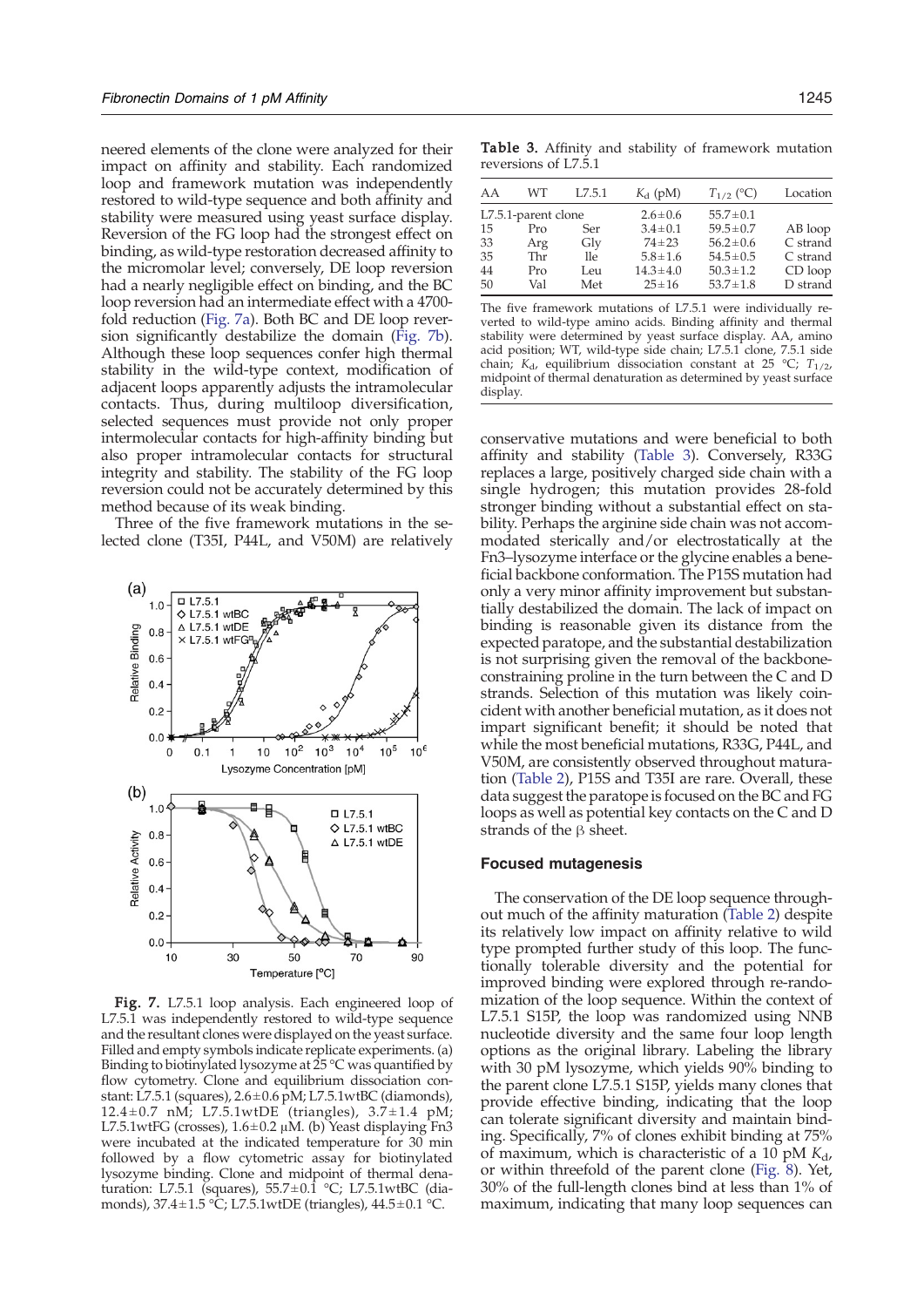<span id="page-8-0"></span>

Fig. 8. L7.5.1 S15P DE loop randomization library binding analysis. The DE loop of L7.5.1 S15P was randomized using NNB codon diversity with four loop lengths. The yeast surface display library was labeled with 30 pM biotinylated lysozyme and mouse anti-c-myc antibody followed by streptavidin–R-phycoerythrin and goat anti-mouse antibody conjugated to AlexaFluor488. Percentages indicate the relative number of c-myc positive clones with bLys binding: c-myc display signals with 75% of maximum (7%), 1–75% of maximum (63%), or <1% of maximum (30%).

greatly hinder binding either through direct interaction with the binding partner or through structural modification of the Fn3 paratope. In addition, the library was sorted for binding to biotinylated lysozyme using FACS. Sequence analysis after four selections identified a single clone, DE0.4.1, with GDLSHR replacing GVTN in the DE loop. Binding and stability analyses indicate a  $3.1\times$  improvement in binding to 1.1 pM at the expense of an  $8.5^{\circ}$ C decrease in the  $T_{1/2}$ (Table 4). The maintenance of glycine at position 52 from wild type to L7.5.1 to DE0.4.1 is noteworthy for possible future library design especially considering the adjacent amino acid is proline; the proline–glycine pair provides an effective turn motif to begin the DE loop.

Lack of improvement from round 7 to round 8 in conjunction with sequence similarities during affinity maturation prompted investigation into a complementary method of affinity maturation. Since only a fraction of protein sequence space is accessible through single nucleotide mutations, a library was constructed in which the DNA encoding nonconserved amino acids in the BC and FG loops was randomized by degenerate oligonucleotides. Non-

conserved amino acids were identified as the positions of L7.5.1-homologous clones at which sequence diversity was observed in any sequence during affinity maturation or sublibrary analysis. The nonconserved amino acids were randomized in two modes: either to all 20 amino acids using NNB codons or to amino acids observed during sequence analysis using tailored codons at each position. The library was sorted for binding to biotinylated lysozyme using FACS. Sequence analysis after four selections yielded a single clone, Cons0.4.1. The affinity of Cons0.4.1 was measured as  $1.1 \pm 0.6$  pM by yeast surface display titration and  $0.33 \pm 0.15$  pM by equilibrium competition with purified Fn3 domain. The midpoint of thermal denaturation was measured as  $52.5 \pm 2.1$  °C by circular dichroism analysis and  $58.8 \pm 3.4$  °C by yeast surface display thermal resistance assay. Far-UV circular dichroism indicates that Cons0.4.1 maintains a secondary structure similar to that of the wild-type Fn3 domain (Supplementary Fig. 2b). Two of the eight codon changes were not possible with a single nucleotide mutation making this clone unlikely to be reached by errorprone PCR. Thus, while error-prone PCR provides a highly effective means of diversification, an improvement was observed through more thorough searching of a focused region of sequence space once a consistent binding motif was identified.

## **Discussion**

In this work we explore the impact of multiple components of engineering a high-affinity binding site in the Fn3 scaffold. The combination of loop length diversity and recursive mutagenesis including mutated loop shuffling enabled selection of the highest affinity Fn3 domains yet reported despite a relatively modest initial library size of  $2.3 \times 10^7$  fulllength Fn3 clones. The results extend the affinity attainable by this single domain scaffold, further validating its use as a molecular recognition scaffold. In addition, insights were gained for both Fn3 design and engineering and protein engineering in general.

Analysis of the highest affinity binders in each sublibrary ([Table 2](#page-6-0)) demonstrates deviation from wild-type loop lengths in all three loops implicating the importance of this diversity element in Fn3 library design. Interestingly, the observed BC loops are all one amino acid shorter than wild type, which is observed both in other fibronectin type III domains

Table 4. Affinity and stability of clones from focused mutagenesis

|                                         |                                                    | $K_{d}$                       | $T_{1/2}$                                            |                                                                            |                                                 |                                          |  |
|-----------------------------------------|----------------------------------------------------|-------------------------------|------------------------------------------------------|----------------------------------------------------------------------------|-------------------------------------------------|------------------------------------------|--|
| Clone                                   | BC loop                                            | FG loop<br>DE loop            |                                                      | Framework                                                                  | (pM)                                            | $(^{\circ}C)$                            |  |
| L7.5.1 S15P<br>Cons $0.4.1$<br>DE 0.4.1 | <b>RGYPWAT</b><br><b>REDPWAK</b><br><b>RGYPWAT</b> | GVTN<br><b>GVTN</b><br>GDLSHR | <b>RVGRTFDTPG</b><br>RVGWASYTLG<br><b>RVGRTFDTPG</b> | R33G, T35I, PAAL, V50M<br>R33G, T35I, P44L, V50M<br>R33G, T35I, P44L, V50M | $3.4 \pm 0.1$<br>$1.1 \pm 0.6$<br>$1.1 \pm 0.5$ | $59.5 \pm 0.7$<br>$59 + 3$<br>$51 \pm 3$ |  |

 $K_d$ , equilibrium dissociation at 25 °C;  $T_{1/2}$ , midpoint of thermal denaturation curve as determined by yeast surface display residual activity assay.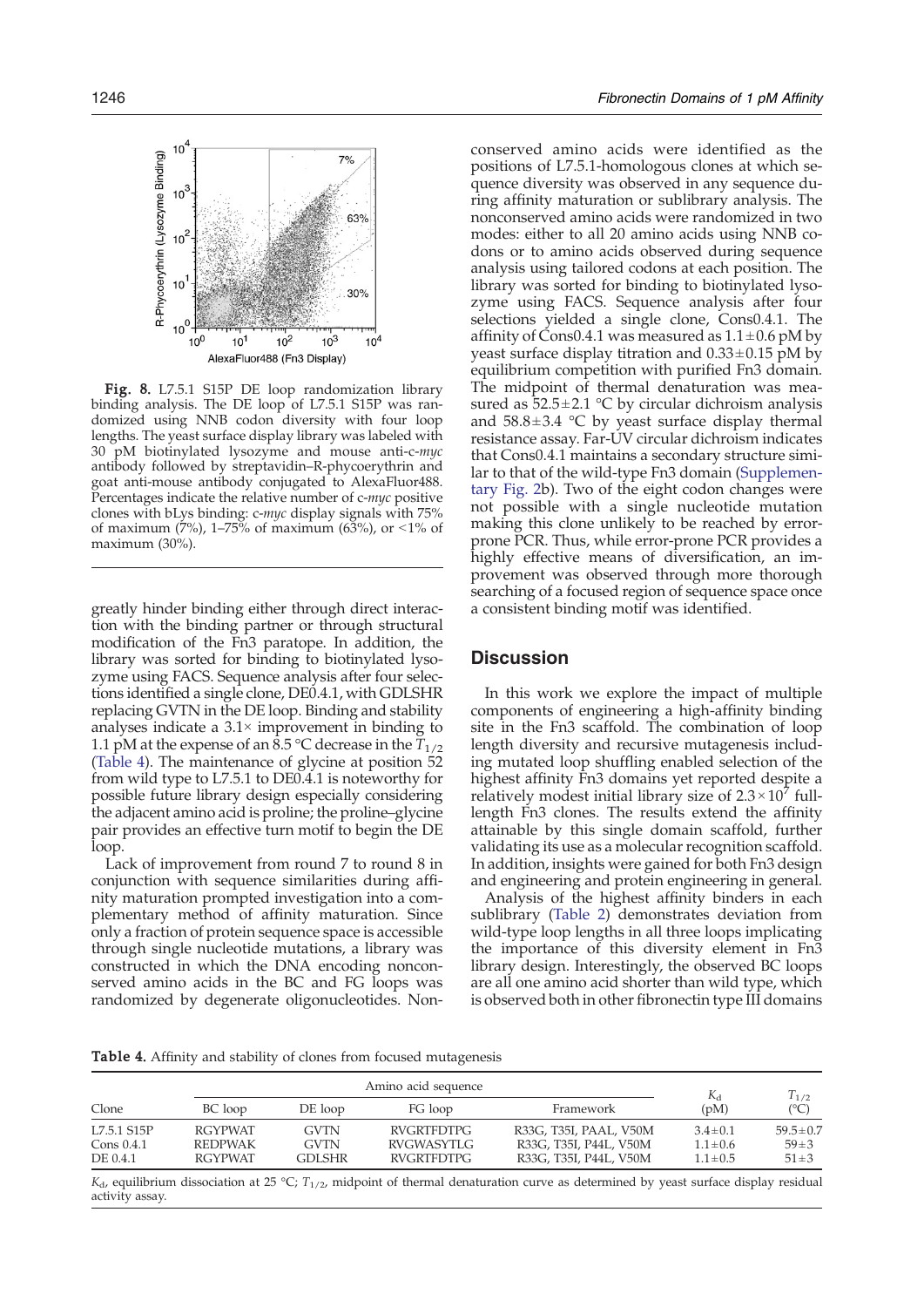[\(Fig. 1\)](#page-1-0) and in a previously engineered binder. $6$  DE loops are observed with either one less or one more amino acid than wild type. Clone DE0.4.1 and the highest affinity clone from the naive library [\(Table 2\)](#page-6-0) justify inclusion of a six-amino acid DE loop despite its lack of existence in native fibronectin type III domains. FG loops of wild-type length as well as both two- and three-amino acid reductions were observed. The observed length diversity, as well as the success of length diversity in a restricted diversity Fn3 library published during preparation of this manuscript[,](#page-13-0) $5$  support the inclusion of length diversity in all future Fn3 engineering. Moreover, the combination of phylogenetic analysis and sequence analysis of engineered binders should continue to elucidate the relative preference of each length to further improve library design.

Loop length diversity increases sequence space to  $10^{34}$  possible amino acid sequences for the three loops, although only  $2.3 \times 10^7$  clones are present in the yeast library. The two modes of diversity introduced during recursive mutagenesis effectively search this large sequence space despite the sparse sampling. Sequence and binding analyses indicate that each of the elements of the mutagenesis method were beneficial. The loop mutagenesis path of the diversification was effective, as both loop shuffling and loop-focused point mutations are evident [\(Table](#page-6-0) [2](#page-6-0)). In addition, the gene mutagenesis path was advantageous, as an effective loop combination was maintained in rounds 5–8 and beneficial framework mutations were introduced throughout ([Tables 2 and](#page-6-0) [3](#page-6-0)). The importance of diversifying many clones during each round of maturation is evident, since homologs of the eventual DE and FG loops were not present in 30 sequences from the enriched populations from the naive library. As a result of these combined components, affinity maturation rapidly and efficiently progressed to yield the clones with 3 pM affinity without rational intervention. The affinity maturation procedure is straightforward and simple; plasmid recovery, mutagenesis, amplification, and yeast transformation can be achieved in 1–2 days. The increased frequency of mutagenesis is obviously applicable to any protein engineering method and is strongly recommended to improve both the speed of binder isolation and the overall efficacy. Shuffling can be implemented in any analogous protein scaffold provided the regions of interest are relatively proximal at the DNA level to enable overlap for homologous recombination. Yeast surface display provides an effective system for shuffling because DNA fragments can be recombined with high fidelity during cellular transformation simplifying the method.

The sequence diversity of the highest-affinity clones is striking. L8.5.2 has two cysteines at locations consistent with formation of an interloop disulfide bond, as was found previously from a different Fn3 library screened by yeast display.<sup>[6](#page-13-0)</sup> However, unlike in that case, the disulfide is dispensable for high-affinity binding, since L7.5.1 has highly related loop sequences but lacks both cysteines. A third clone with similar affinity (L8.5.7, 2.8 pM) was found

with a substantially different FG loop, but conserved DE and BC loops.

It is noteworthy that the focused mutagenesis results indicate the potential for mild improvement of affinity maturation through targeted randomization at multiple residues identified as variable through sequence analysis. It is not yet clear if the success of this avenue of affinity maturation resulted from the relatively high number of mutations from the parent clone (eight amino acid changes in the two loops) or the ability to reach amino acids that would require more than one nucleotide mutation. Regardless, the fact that a secondary, semirational approach was only able to yield  $3.1\times$  enhancement in affinity is indicative of a relatively effective search of sequence space by the initial affinity maturation.

Diversification of the DE loop is an important aspect of Fn3 engineering. Because it is the shortest and least flexible wild-type loop, it is unclear if the binding potential gained by diversification offsets the possible structural destabilization. Thus, analysis of the contribution of the DE loop to binding and stability are valuable to clone maturation and future Fn3 library design. The originally selected DE loop, GVTN, stabilizes clone L7.5.1 relative to wild type but does not significantly aid binding. Although loop reversion analysis suggests that the binding paratope is dominated by the FG and BC loops, the DE loop can be engineered for improved binding (DE0.4.1) albeit at the expense of stability. Since selections were explicit for affinity, the lack of binding performance from the L7.5.1 DE loop likely resulted from a lack of DE loop diversity after a few rounds of directed evolution ([Table 2](#page-6-0)). Thus, a future improvement on loop shuffling will be to incorporate a small percentage of naive loops with the engineered loops. A broader uncertainty regarding the DE loop is the extent to which it should be diversified in future Fn3 libraries. Previous binders have been engineered with wild-type DE loops with 350 pM affinity for lysozyme,<sup>[6](#page-13-0)</sup>  $30$  nM for maltose-binding protein,<sup>[5](#page-13-0)</sup> 250 nM for Src SH3 domain, and approximately 5  $\mu$ M for ubiquitin.<sup>[4](#page-13-0)</sup> The DE reversion of L7.5.1 represents a 3.7 pM binder with a wild-type DE loop. Collectively, it is clear that binders can be engineered without DE loop diversity. Conversely, engineered DE loops in the L7.5.1 context can either improve the affinity to 1.1 pM or stabilize the molecule by an 11 °C increase in  $T_{1/2}$ , the latter of which is not surprising given its extensive contact with the BC loop residues as well as the shortened BC loop length. Moreover, engineered vascular endothelial growth factor receptor 2 binders require their engineered DE loop for binding, although it destabilizes the molecule by 2.0 kcal/mol or ∼30 °C decrease in  $T_{\rm m}$ [.](#page-13-0)<sup>[7](#page-13-0)</sup> Consequently, as expected, DE loop impact is context dependent. One possible general approach would be to introduce mild DE diversity in the original library to allow for binding constraint removal and structural complementation of selected BC loops as well as the possibility of beneficial binding contacts. After binder selection, affinity or stability maturation could be employed with more diverse DE loop shuffling in the context of effective BC and FG loops.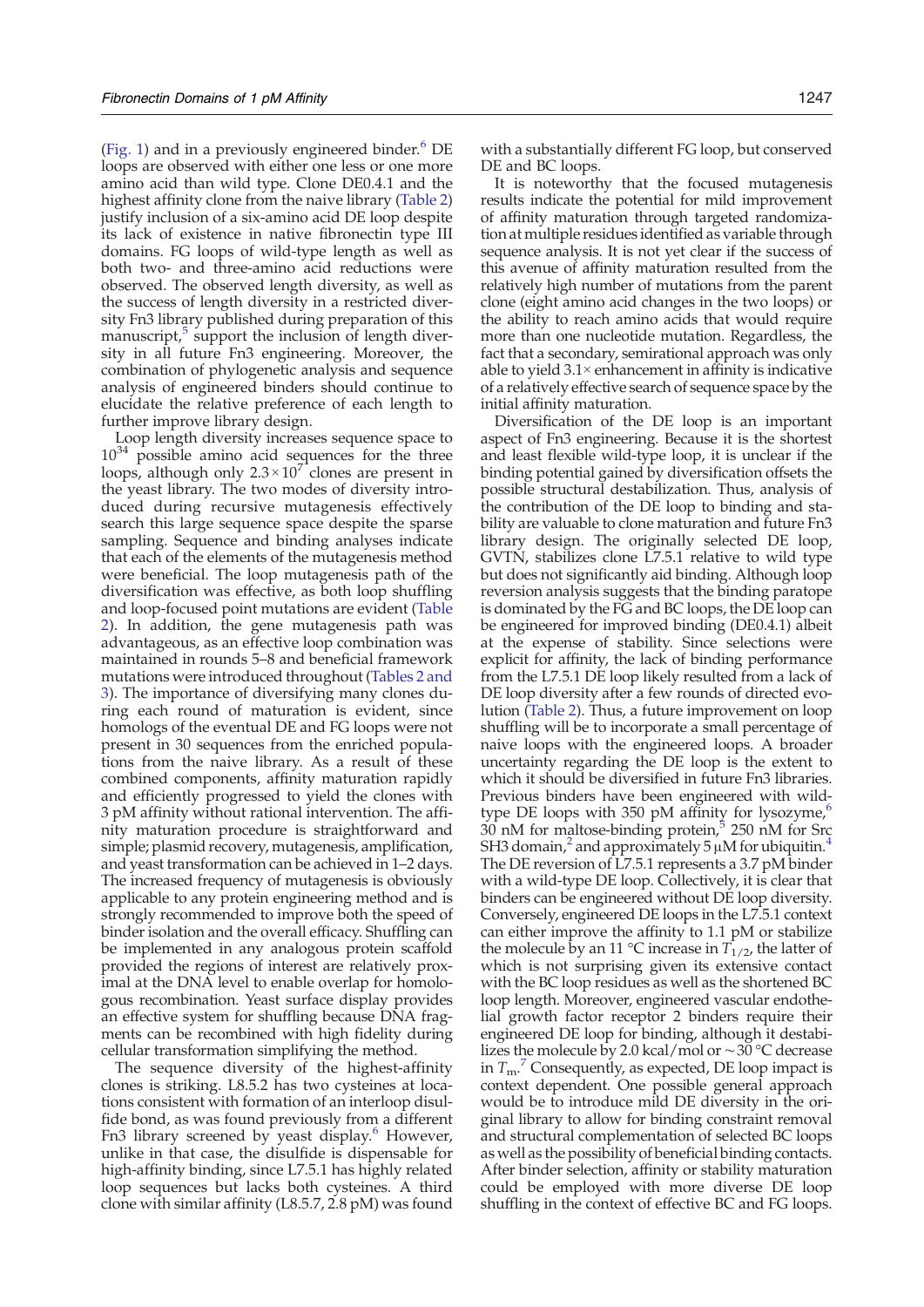Unlike several examples of previous high-affinity Fn3 binder engineering, the selected high-affinity clones are relatively stable and monomeric. L7.5.1 is a 2.6 pM binder and  $>99\%$  monomeric with a midpoint of thermal denaturation of 56–59 °C. Moreover, reversion of serine to proline at position 15 improves the  $T_{1/2}$  to 60 °C. In addition, Cons0.4.1 is a 1.1 pM binder with  $T_{\rm m}$  of 53 °C, and L8.5.7 is a 2.8 pM binder, is 93% monomeric, and has a  $T_{\rm m}$  of 53–55 °C. Although stability was not an explicit element of selection, the eukaryotic secretion machinery of yeast provides some level of quality control against mis-folded proteins.<sup>[28,29](#page-13-0)</sup> In general, Fn3 clones of higher stability are displayed at high densities on the yeast cell surface (data not shown); thus, unstable clones are slightly selected against based on the two-color sort regions. It remains to be seen if stable clones will generally result from selections by yeast surface display or if this was a fortuitous result; regardless, yeast surface display provides a means for stability engineering either during or after binder selection.

Overall, the method can be further improved through refinement of naive loop length distribution, an increase in magnitude of the initial library, inclusion of naive loops during loop shuffling, and perhaps more expansive mutation than attainable by error-prone PCR with nucleotide analogs. Nevertheless, the combination of yeast surface display, loop length diversity, and dual-mode affinity maturation rapidly yielded stable, high-affinity binders. The method should be valuable toward development of Fn3 binders to additional targets as well as transferable to engineering of other proteins for any screenable functionality.

## Materials and Methods

#### Fn3 library construction

Oligonucleotides were purchased from MWG Biotech (High Point, NC) and Integrated DNATechnologies (Coralville, IA) (see Supplementary Data online for sequences). The Fn3 library was constructed to produce wild-type sequence in the framework regions and to randomize the BC, DE, and FG loops of Fn3. The DNA encoding for amino acids 23–30 (DAPAVTVR) was replaced by  $(NNB)_x$  where  $x=6$ , 7, 8, or 9 to yield a loop length that is  $-2$ ,  $-1$ , 0, or  $+1$ amino acids relative to wild type. Similarly, the DNA for amino acids 52–56 (GSKST) was replaced by  $(NNB)_y$  where  $y=4$ , 5, 6, or 7, and the DNA for amino acids 77–86 (GRGDSPASSK) was replaced by  $(NNB)_z$  where  $z=5$ , 6, 8, or 10.

The library was constructed by sequential annealing and extension of eight overlapping oligonucleotides.<sup>[6](#page-13-0)</sup> The following components were combined in a 50-μL reaction: two oligonucleotides (0.2 μM a2, b3n<sub>mix</sub>, c6t, or d7n<sub>mix</sub>+ 0.4  $\mu$ M a1, b4n, c5n<sub>mix</sub>, or d8n, respectively), 1× polymerase buffer, 0.2 mM deoxynucleotide triphosphate (dNTP), 1 mM MgSO4, 1 U KOD Hot Start DNA Polymerase (Novagen, Madison, WI), 1 M betaine, and 3% dimethyl sulfoxide. The mixture was denatured at 95 °C for 2 min followed by 10 cycles of 94 °C for 30 s, 58 °C for 30 s, and 68° for 1 min and a final extension of 68 °C for 10 min. Forty microliters of the products (a1+a2, b3 $n_{mix}$ +b4n, c5 $n_{mix}$ +c6t, or d7 $n_{mix}$ +d8n)

were combined and thermally cycled at identical conditions. Two microliters of this product was combined with 0.4 μM primer (a1–b4n amplified with p1;  $c5n_{mix}$ –d8n amplified with p8) in a new 100-μL reaction and thermally cycled under identical conditions to amplify the appropriate strand. The products were combined and thermally cycled at identical conditions. The final products were concentrated with PelletPaint (Novagen). The plasmid acceptor vector pCTf1f4 (Ref. [6\)](#page-13-0) was digested with NcoI, NdeI, and SmaI (New England Biolabs, Ipswich, MA). Multiple aliquots of ∼10 μg of Fn3 gene and 3 μg plasmid vector were combined with 50–100 μL of electrocompetent EBY100 and electroporated at 0.54 kVand 25 μF. Homologous recombination of the linearized vector and degenerate insert yielded intact plasmid. Cells were grown in YPD (1% yeast extract, 2% peptone, 2% glucose) for 1 h at 30 °C, 250 rpm. The number of total transformants was  $6.5 \times 10^7$  cells as determined by serial dilutions plated on SD-CAA plates (0.1 M sodium phosphate, pH 6.0, 182 g/L sorbitol, 6.7 g/L yeast nitrogen base, 5 g/L casamino acids, 20 g/L glucose). The library was propagated by selective growth in SD-CAA, pH 5.3 (0.07 M sodium citrate, pH 5.3, 6.7 g/L yeast nitrogen base, 5 g/L casamino acids, 20 g/L glucose, 0.1 g/L kanamycin, 100 kU/L penicillin, and 0.1 g/L streptomycin) at 30  $^{\circ}$ C, 250 rpm.

#### Fluorescence-activated cell sorting

Yeast were grown in SD-CAA, pH 5.3, at 30 °C, 250 rpm to logarithmic phase, pelleted, and resuspended to  $1 \times 10^7$ cells/mL in SG-CAA, pH 6.0 (0.1M sodium phosphate, pH 6.0, 6.7  $g/L$  yeast nitrogen base, 5  $g/L$  casamino acids, 19 g/L dextrose, 1 g/L glucose, 0.1 g/L kanamycin, 100 kU/L penicillin, and 0.1 g/L streptomycin) to induce protein expression. Induced cells were grown at 30 °C, 250 rpm for 12–24h.

Round 0 (three FACS selections) and round 1 (two FACS selections) were conducted with multivalent lysozyme prepared by incubating streptavidin–fluorophore (R-phycoerythrin, AlexaFluor488, or AlexaFluor633; Invitrogen, Carlsbad, CA) with biotinylated lysozyme (Sigma, St. Louis, MO) in a 1:3 ratio in phosphate-buffered saline with bovine serum albumin (PBSA). Yeast were pelleted, washed in 1 mL PBSA (0.01 M sodium phosphate, pH 7.4, 0.137 M sodium chloride, 1 g/L bovine serum albumin), resuspended in PBSA with 10–40 mg/L mouse anti-c-*myc* antibody (clone 9E10, Covance), and incubated on ice. Cells were washed with 1 mL PBSA and resuspended in PBSAwith multivalent lysozyme (0.5 μM for the first four sorts and 50 nM for the fifth sort) and goat antimouse antibody conjugated to R-phycoerythrin, Alexa-Fluor488, or AlexaFluor633.

Intermediate FACS selections were conducted with near-equilibrium labeling with monovalent lysozyme. Three, two, two, and three selections were performed in rounds 2–5, respectively. Yeast were pelleted, washed in 1 mL PBSA, resuspended in PBSA with biotinylated lysozyme (ranging from 1 μM to 20 pM) and mouse anti-cmyc antibody, and incubated on ice. Cells were then washed with 1 mL PBSA and resuspended in PBSA with streptavidin–fluorophore and fluorophore-conjugated goat anti-mouse antibody.

FACS selections of very high affinity populations were conducted with kinetic competition. Two, three, and two selections were performed in rounds 6–8. Yeast were washed and incubated briefly with 1–2 nM biotinylated lysozyme. Yeast were then washed and resuspended with PBSA with 140 nM unbiotinylated lysozyme (to prevent further association of labeled target) and incubated at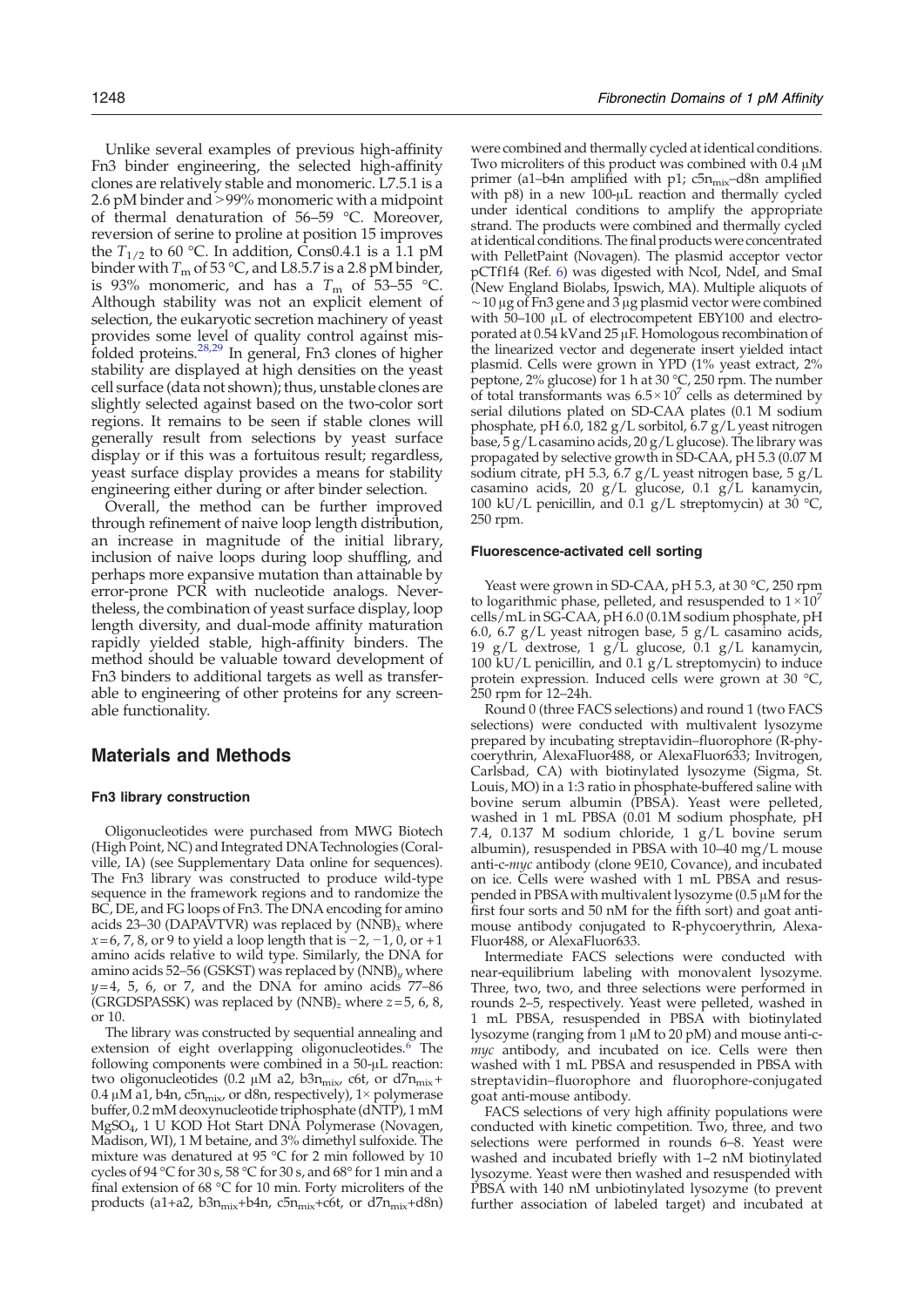room temperature for 2 h to 7 days to enable dissociation of biotinylated lysozyme. Cells were washed in PBSA, resuspended in PBSA with mouse anti-c-myc antibody, and incubated on ice. Cells were washed and labeled with secondary reagents as in equilibrium labeling.

In all cases, labeled cells were washed with 1 mL PBSA, resuspended in 0.5–2.0 mL PBSA and analyzed by flow cytometry using either a MoFlo (Cytomation) or Aria (Becton Dickinson) cytometer.  $c$ -*myc*<sup>+</sup> cells with the top 0.2–3% of lysozyme binding/c- $myc$  display ratio were selected. Collected cells were grown in SD-CAA, pH 5.3, at 30 °C, 250 rpm and either induced in SG-CAA, pH 6.0, for further selection or used for plasmid recovery.

## Fn3 mutagenesis

Plasmid DNA from  $1 \times 10^8$  cells was isolated using two columns of Zymoprep kit II (Zymo Research, Orange, CA) according to the manufacturer's instructions except for additional centrifugation of neutralized precipitate. The zymoprep elution was cleaned using the Qiagen PCR Purification kit (Qiagen, Valencia, CA), and eluted in 40 μL of elution buffer. Error-prone PCR of the entire Fn3 gene was performed in a 50- $\mu$ L reaction containing  $1 \times Taq$  buffer, 2 mM MgCl<sub>2</sub>, 0.5 μM each of primers W5 and W3, 0.2 mM (each) dNTPs, 5 μL of zymoprepped DNA template, 2 mM 8-oxo-deoxyguanosine triphosphate (TriLink, San Diego, CA), 2 mM 2'-deoxy-p-nucleoside-5'-triphosphate (Tri-Link), and 2.5 U of Taq DNA polymerase (Invitrogen). In parallel, error-prone PCR of the loop regions was performed via three separate 50 μL reactions with 20 mM 8-oxo-deoxyguanosine triphosphate and 20 mM 2'-deoxy-p-nucleoside-5'-triphosphate and primers BC5 and BC3 for the BC loop, DE5 and DE3 for the DE loop, and FG5 and FG3 for the FG loop. The reaction mixtures were denatured at 94 °C for 3 min, cycled 15 times at 94 °C for 45 s, 60 °C for 30 s, and 72 °C for 90 s, and finally extended at 72 °C for 10 min. Multiple preliminary mutagenesis reactions of the wild-type plasmid were conducted at different nucleotide analog concentrations. Sequence analysis and comparison to a theoretical framework[30](#page-14-0) indicated the aforementioned conditions yield one to five amino acid mutations per gene. The PCR products were purified by agarose gel electrophoresis and each amplified in four 100-μL PCR reactions containing 1× Taq buffer, 2 mM MgCl<sub>2</sub>, 1  $\mu$ M of each primer, 0.2 mM (each) dNTPs, 4 μL of error-prone PCR product (of 40 μL from gel extraction), and 2.5 U of Taq DNA polymerase. The reactions were thermally cycled at the same conditions except that 35 cycles were used. Reaction products were concentrated with PelletPaint (Novagen) and resuspended in 1 μL of water.

Plasmid pCT-Fn3 was digested with PstI, BtgI, and BamHI to create linearized vector pCT-Fn3-Gene with the entire Fn3 gene removed. Plasmid pCT-Fn3 was digested with BclI, BtgI, and PasI to create linearized vector pCT-Fn3-Loop with the wild-type gene removed from the BC loop through the FG loop.

Electrocompetent EBY100 (100  $\mu$ L) was combined with 0.5–2.0 μg of pCT-Fn3-Gene and the gene-based PCR product and electroporated at 0.54 kV and 25 μF in a 2 mM electroporation cuvette. Similarly, 100 μL of electrocompetent EBY100 was combined with 0.5–2.0 μg of pCT-Fn3- Loop and the three loop-based PCR products and electroporated. Homologous recombination of the linearized vector and mutagenized insert(s) yielded intact plasmid. Cells were grown in YPD for 1 h at 30 °C, 250 rpm. The medium was switched to SD-CAA to enable selective propagation of successful transformants via growth at 30 °C, 250 rpm, for 24–48 h.

#### DNA sequencing

Plasmid DNA was isolated using the Zymoprep kit II, cleaned using the Qiagen PCR Purification kit, and transformed into DH5α (Invitrogen) or XL1-Blue E. coli (Stratagene, La Jolla, CA). Individual clones were grown, miniprepped, and sequenced using BigDye chemistry on an Applied Biosystems 3730.

#### Measurement of  $K_{d}$ ,  $K_{on}$ , and  $K_{off}$

The equilibrium dissociation constant for a clone was determined essentially as described.<sup>[26](#page-13-0)</sup> Briefly, yeast containing the plasmid for an Fn3 clone was grown and induced as for FACS selection. Cells were washed in 1 mL PBSA and resuspended in PBSA containing biotinylated lysozyme in concentrations generally spanning 4 orders of magnitude surrounding the equilibrium dissociation constant. The numbers of cells and sample volumes were selected to ensure excess lysozyme relative to Fn3. For clones of low picomolar affinity, this criterion necessitates very low cell density, which makes cell collection by centrifugation procedurally difficult. To obviate this difficulty, uninduced cells are added to the sample to enable effective cell pelleting during centrifugation with no effect on lysozyme binding of the Fn3-displaying induced cells. Cells were incubated at 25 °C for sufficient time to ensure that the approach to equilibrium was at least 98% complete. Cells were then pelleted, washed with 1 mL PBSA, and incubated in PBSA with 10 mg/L streptavidin–R-phycoerythrin for 10–30 min. Cells were washed and resuspended with PBSA and analyzed with an Epics XL flow cytometer. The minimum and maximum fluorescence and the  $K_d$  value were determined by minimizing the sum of squared errors.

For determination of the dissociation constant,  $k_{off}$ , clonal cell cultures were grown, induced, and washed as above. Cells were incubated in PBSA with a saturating concentration of biotinylated lysozyme at 25 °C. At various times, an aliquot of cells was washed with PBSA with excess unbiotinylated lysozyme, resuspended in PBSA with excess unbiotinylated lysozyme, and incubated at 25 °C. Simultaneously, all samples of differing dissociation times were washed with PBSA and incubated in 10 mg/L streptavidin–R-phycoerythrin for 10–30 min. Cells were washed and resuspended with PBSA and analyzed with an Epics XL flow cytometer. The minimum and maximum fluorescence and the  $k_{\text{off}}$  value were determined by minimizing the sum of squared errors.

For determination of the association constants,  $k_{\text{on}}$ , clonal cell cultures were grown, induced, and washed as above. At various times, an aliquot of cells was resuspended in biotinylated lysozyme and incubated at 25 °C. Simultaneously, all samples of differing association times were washed with PBSA with excess unbiotinylated lysozyme and incubated in PBSA with 10 mg/L streptavidin–R-phycoerythrin for 10–30 min. Cells were washed and resuspended with PBSA and analyzed with an Epics XL flow cytometer. The maximum fluorescence and  $k_{on}$ were determined by minimizing the sum of squared errors assuming a 1:1 binding model. The experimentally determined value of  $k_{\text{off}}$  was used to determine the effective association rate,  $k_{on}$ [lysozyme] + $k_{off}$ .

The equilibrium dissociation constant was also determined for the soluble forms of L7.5.1 and Cons0.4.1 by equilibrium competition titration. Varying concentration of purified Fn3 domains were incubated with 20 pM biotinylated lysozyme in 50 mL of PBSA. Yeast displaying L7.5.1 were added and incubated for 7 days to near equilibrium. Cells were then pelleted, washed with 1 mL PBSA, and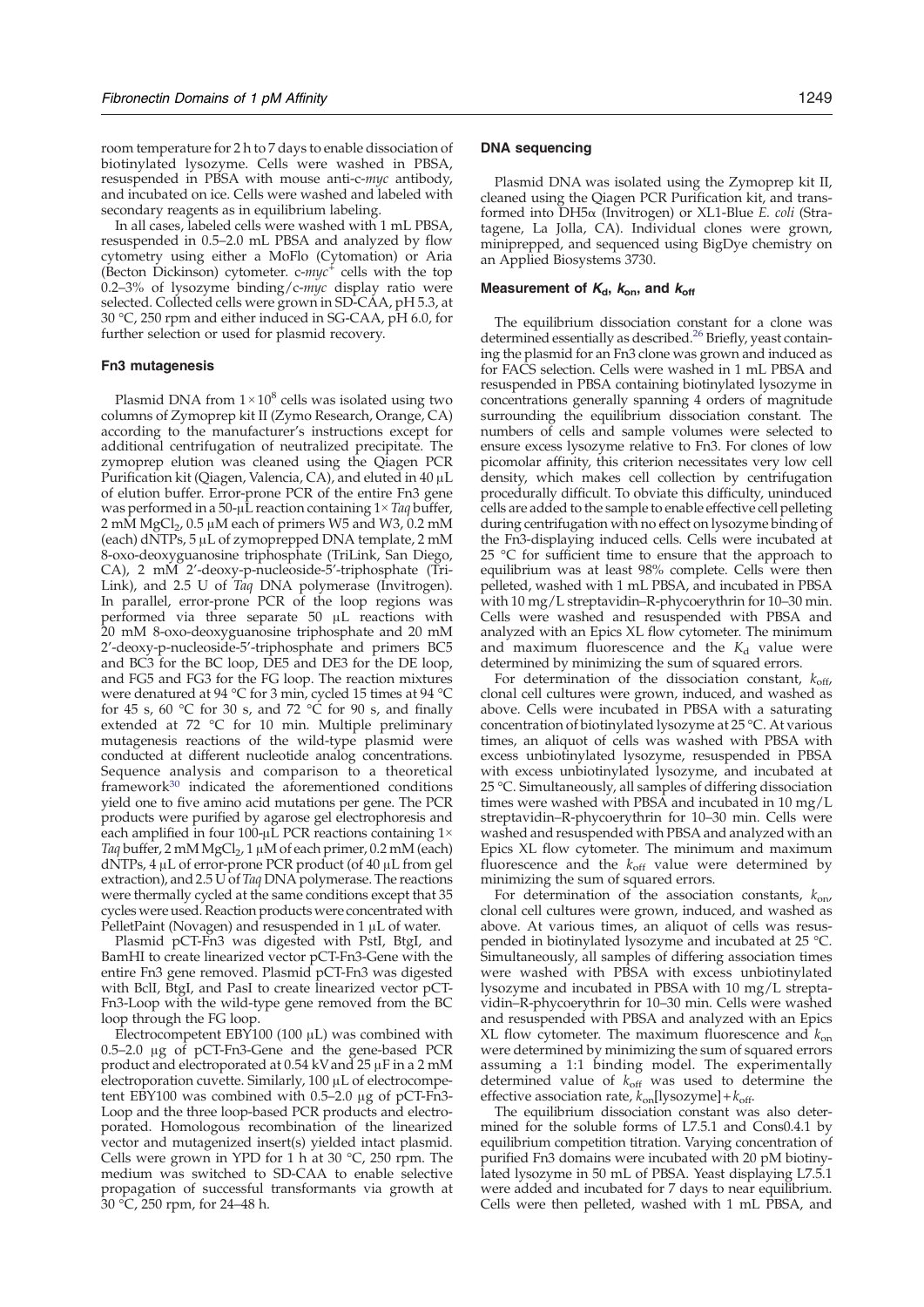incubated in PBSA with 10 mg/L streptavidin–R-phycoerythrin for 15 min. Cells were washed and resuspended with PBSA and analyzed with an Epics XL flow cytometer. A two-state binding model was assumed and the minimum and maximum fluorescence and equilibrium dissociation constant were determined by minimizing the sum of squared errors.

#### Fn3 production and biophysical characterization

Fn3 clones were produced as previously described.<sup>[6](#page-13-0)</sup> Briefly, BL21(DE3)pLysS E. coli (Invitrogen) containing the pET-24b-based Fn3 plasmid were grown in Luria–Bertani medium with 50 μg/mL kanamycin and 34 μg/mL chloramphenicol at 37 °C, 250 rpm, to an  $A_{600}$  of 0.1–0.2 and induced with 0.5 mM IPTG for 18–24 h at 30  $^{\circ}$ C, 250 rpm. Cells were lysed by sonication and the insoluble fraction was removed by centrifugation at 19,000g for 40 min. His<sub>6</sub>-tagged Fn3 was purified from the soluble fraction with TALON Superflow Metal Affinity Resin (Clontech), dialyzed against PBS, and concentrated to 0.5 mL with an Amicon Ultra centrifugal filter (Millipore).

The oligomeric state was analyzed by size-exclusion chromatography on a Superdex 75 HR10/300 column (Amersham Pharmacia Biotech, Piscataway, NJ). Monomer was isolated for biophysical analysis. PBS standards or monomeric protein in PBS was thermally denatured from 25 to 95 °C at a rate of 1 °C/min in a differential scanning calorimeter (VP-DSC, MicroCal). Irreversible aggregation of L7.5.1 occurs at high temperatures. The midpoint of thermal denaturation for this clone is identified as the temperature of maximum heat capacity. Samples were dialyzed in 10 mM sodium phosphate buffer, pH 7.0, and diluted to 8–10 μM for far-UV circular dichroism analysis. Ellipticity was measured from 250 to 190 nm on an Aviv 202 spectrometer (Aviv Biomedical, Lakewood, NJ) with a quartz cuvette with a 1-mm path length (New Era, Vineland, NJ). Thermal denaturation was conducted by measuring ellipticity at 216 nm from 25 to 95 °C and calculating  $T<sub>m</sub>$  from a standard two-state unfolding curve.

Thermal stabilities were also determined using a yeast surface display thermal denaturation assay derived from Orr et al.<sup>[31](#page-14-0)</sup> Fn3 was displayed on the yeast surface as for measurement of kinetic and equilibrium binding constants. Cells were washed and resuspended with PBSA, incubated at 20–85 °C for 30 min, and incubated on ice for 5 min. Biotinylated lysozyme was added at a saturating concentration (e.g., 20 nM for L7.5.1) and mouse anti-c-myc antibody was added at 40 mg/L and incubated on ice for 20 min. Cells were washed and incubated in PBSA with 10 mg/L streptavidin–R-phycoerythrin and 25 mg/L AlexaFluor488 conjugated goat anti-mouse antibody. Cells were washed and resuspended in PBSA and analyzed on an Epics XL flow cytometer. The minimum and maximum fluorescence ( $F_{\text{min}}$  and  $F_{\text{max}}$ , respectively), the  $T_{1/2}$ , and the enthalpy of unfolding at  $T_{1/2}$  ( $\Delta H_{\text{m}}$ ) were determined by minimizing the sum of squared errors between experimental data and theoretical values according to a two-state unfolding equation:

$$
\frac{F - F_{\min}}{F_{\max} - F_{\min}} = f_{\text{folded}} = \left\{ 1 + \exp\left[\frac{AH_{\text{m}}}{R} \left(\frac{1}{T_{1/2}} - \frac{1}{T}\right)\right] \right\}^{-1}
$$

#### L7.5.1 reversion clone construction

Reversion of engineered loops of L7.5.1 to wild-type sequence was accomplished by annealing and extending

two PCR products created with a gene-terminal primer and a primer that annealed adjacent to the loop of interest but was extended to include wild-type sequence. Specifically, one PCR reaction contained a 5<sup>'</sup> gene terminal primer and a primer that annealed to the 25 nucleotides immediately 5′ of the loop of interest but included a nonannealing 'tail' encoding for the wild-type loop sequence. In parallel, PCR was performed with a 3′ gene terminal primer and a primer annealing to the 25 nucleotides immediately 3' of the loop and including a nonannealing tail. The first PCR product encodes from the start of the gene to the loop of interest and the second PCR product encodes from the loop of interest to the end of the gene. These two products are annealed and extended to yield the full Fn3 gene containing the wild-type sequence in the loop of interest. Framework reversions were introduced by standard site-directed mutagenesis using the QuikChange Mutagenesis Kit (Stratagene) according to the manufacturer's instructions. Clone construction was verified by DNA sequencing.

#### Focused library construction

The DE randomization library was created in a manner similar to that of the L7.5.1 loop reversion clones. One PCR amplified the L7.5.1 S15P gene fragment 5′ of the DNA encoding for the DE loop. A second PCR amplified the gene 3′ of the DNA encoding the DE loop using a primer that included a degenerate (NNB) DE loop sequence and 20 nucleotides of overlap with the other PCR product. The PCR products were annealed, extended to produce the full gene, and amplified. This process was conducted independently with four oligonucleotides encoding the four different DE loop lengths. The gene fragments were electroporated into electrocompetent EBY100 along with pCT-Fn3-Loop vector. The resulting library encoded for L7.5.1 S15P with a fully random DE loop of length 4, 5, 6, or 7 amino acids.

A library randomizing the unconserved residues of clones similar to L7.5.1 was constructed by PCR of L7.5.1 S15P. The 5′ primer contained 17 nucleotides 5′ of the BC loop, 21 nucleotides to encode the BC loop, and 22 nucleotides to anneal 3′ of the BC loop. The 3′ primer contained 19 nucleotides 3' of the FG loop, 30 nucleotides to encode for the FG loop, and 10 nucleotides 5′ of the FG loop (note that the nucleotides encoding the first three conserved amino acids of the FG loop also enable annealing during PCR). The PCR products were amplified with extended primers to increase the length of the conserved sequence flanking the loops to improve homologous recombination. The gene fragments were electroporated into electrocompetent EBY100 along with pCT-Fn3-Loop vector. Two versions of the BC and FG loops were included. One oligonucleotide completely randomized the unconserved residues using NNB degeneracy (BC, RXXPWAX; FG, RVGRXXXXXG). The other oligonucleotide restricted diversity to amino acids observed during affinity maturation [BC, R(D/G)(C/H/R/ Y)PWA(I/T); FG, RVG(R/W)(A/M/T/V)(F/L/P/S)(C/D/  $G/Y$  $(A/T)$  $(L/P/S)$  $(G/S)$ ].

## Acknowledgements

The research was funded by CA96504, CA101830, a National Defense Science and Engineering Graduate Fellowship and a National Science Foundation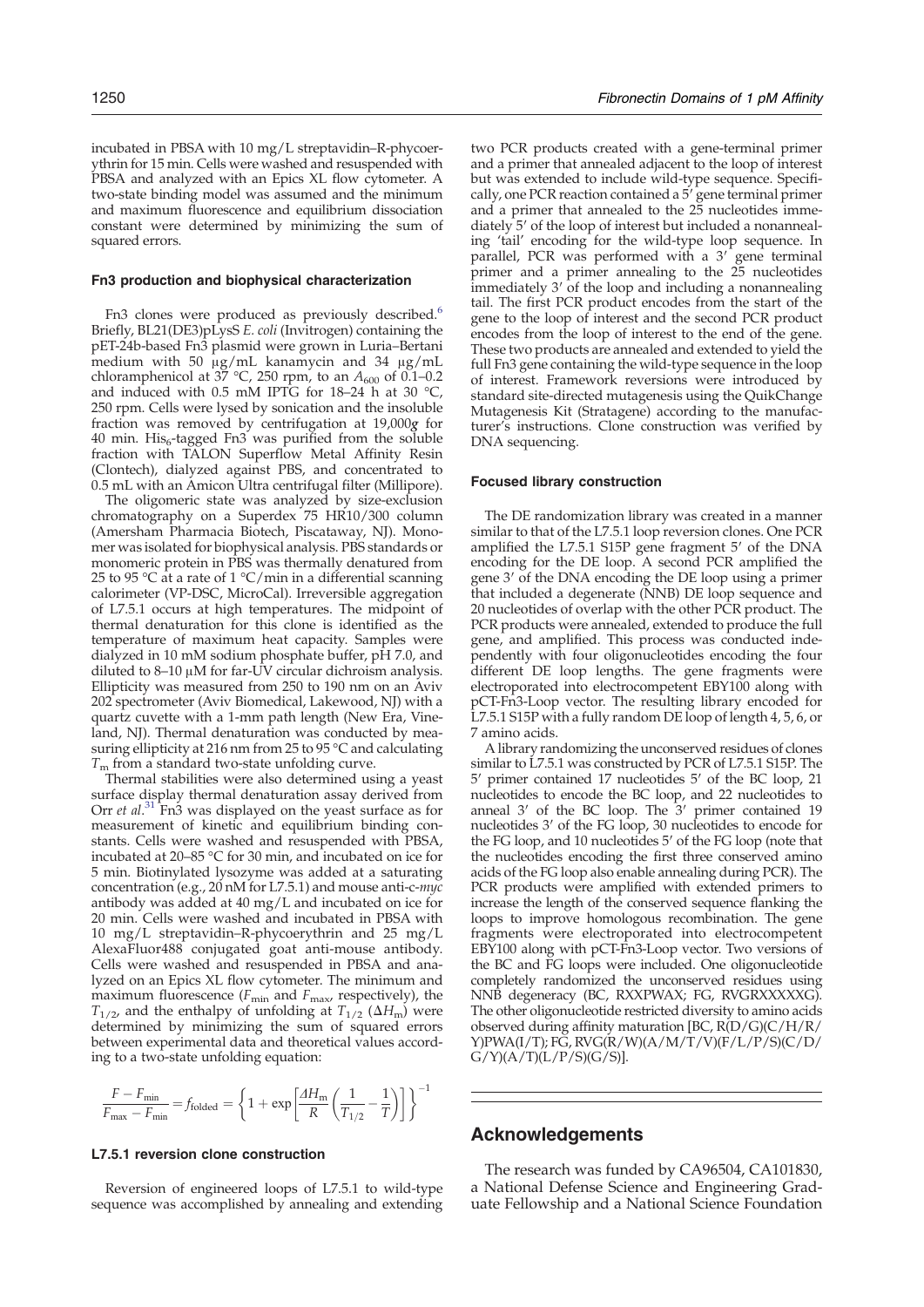<span id="page-13-0"></span>Graduate Fellowship. Assistance from the MIT Flow Cytometry Core Facility is greatly appreciated. The Biophysical Instrumentation Facility for the Study of Complex Macromolecular Systems (NSF-0070319 and NIH GM68762) is gratefully acknowledged.

## Supplementary Data

Supplementary data associated with this article can be found, in the online version, at [doi:10.1016/](http://dx.doi.org/10.1016/j.jmb.2008.06.051) [j.jmb.2008.06.051](http://dx.doi.org/10.1016/j.jmb.2008.06.051)

## References

- 1. Huang, J., Koide, A., Nettle, K. W., Greene, G. L. & Koide, S. (2006). Conformation-specific affinity purification of proteins using engineered binding proteins: application to the estrogen receptor. Protein Expression Purif. 47, 348–354.
- 2. Karatan, E., Merguerian, M., Han, Z. H., Scholle, M. D., Koide, S. & Kay, B. K. (2004). Molecular recognition properties of FN3 monobodies that bind the Src SH3 domain. Chem. Biol. 11, 835–844.
- 3. Koide, A., Abbatiello, S., Rothgery, L. & Koide, S. (2002). Probing protein conformational changes in living cells by using designer binding proteins: application to the estrogen receptor. Proc. Natl Acad. Sci. USA, 99, 1253–1258.
- 4. Koide, A., Bailey, C. W., Huang, X. L. & Koide, S. (1998). The fibronectin type III domain as a scaffold for novel binding proteins. J. Mol. Biol. 284, 1141–1151.
- 5. Koide, A., Gilbreth, R. N., Esaki, K., Tereshko, V. & Koide, S. (2007). High-affinity single-domain binding proteins with a binary-code interface. Proc. Natl Acad. Sci. USA, 104, 6632–6637.
- 6. Lipovsek, D., Lippow, S. M., Hackel, B. J., Gregson, M. W., Cheng, P., Kapila, A. & Wittrup, K. D. (2007). Evolution of an interloop disulfide bond in highaffinity antibody mimics based on fibronectin type III domain and selected by yeast surface display: molecular convergence with single-domain camelid and shark antibodies. J. Mol. Biol. 368, 1024–1041.
- 7. Parker, M. H., Chen, Y., Danehy, F., Dufu, K., Ekstrom, J., Getmanova, E. et al. (2005). Antibody mimics based on human fibronectin type three domain engineered for thermostability and high-affinity binding to vascular endothelial growth factor receptor two. Protein Eng. Des. Sel. 18, 435–444.
- 8. Richards, J., Miller, M., Abend, J., Koide, A., Koide, S. & Dewhurst, S. (2003). Engineered fibronectin type III domain with a RGDWXE sequence binds with enhanced affinity and specificity to human alpha v beta 3 integrin. J. Mol. Biol. 326, 1475–1488.
- 9. Xu, L. H., Aha, P., Gu, K., Kuimelis, R. G., Kurz, M., Lam, T. et al. (2002). Directed evolution of high-affinity antibody mimics using mRNA display. Chem. Biol. 9, 933–942.
- 10. Rock, E., Sibbald, P., Davis, M. & Chien, Y. (1994). CDR3 length in antigen-specific immune receptors. J. Exp. Med. 179, 323–328.
- 11. Ohlin, M. & Borrebaeck, C. A. K. (1996). Characteristics of human antibody repertoires following active immune responses in vivo. Mol. Immunol. 33, 583–592.
- 12. Lamminmaki, U., Pauperio, S., Westerlund-Karlsson, A., Karvinen, J., Virtanen, P. L., Lovgren, T. & Savi-

ranta, P. (1999). Expanding the conformational diversity by random insertions to CDRH2 results in improved anti-estradiol antibodies. J. Mol. Biol. 291, 589–602.

- 13. Lee, C. V., Liang, W. C., Dennis, M. S., Eigenbrot, C., Sidhu, S. S. & Fuh, G. (2004). High-affinity human antibodies from phage-displayed synthetic fab libraries with a single framework scaffold. J. Mol. Biol. 340, 1073–1093.
- 14. Batori, V., Koide, A. & Koide, S. (2002). Exploring the potential of the monobody scaffold: effects of loop elongation on the stability of a fibronectin type III domain. Protein Eng. 15, 1015–1020.
- 15. VanAntwerp, J. J. & Wittrup, K. D. (2000). Fine affinity discrimination by yeast surface display and flow cytometry. Biotechnol. Prog. 16, 31–37.
- 16. Bowley, D. R., Labrijn, A. F., Zwick, M. B. & Burton, D. R. (2007). Antigen selection from an HIV-1 immune antibody library displayed on yeast yields many novel antibodies compared to selection from the same library displayed on phage. Protein Eng. Des. Sel. 20, 81–90.
- 17. Ling, M. M. (2003). Large antibody display libraries for isolation of high-affinity antibodies. Comb. Chem. High Throughput Screening, 6, 421-432.
- 18. Sheets, M. D., Amersdorfer, P., Finnern, R., Sargent, P., Lindqvist, E., Schier, R. et al. (1998). Efficient construction of a large nonimmune phage antibody library: the production of high-affinity human single-chain antibodies to protein antigens. Proc. Natl Acad. Sci. USA, 95, 6157–6162.
- 19. Hanes, J., Schaffitzel, C., Knappik, A. & Pluckthun, A. (2000). Picomolar affinity antibodies from a fully synthetic naive library selected and evolved by ribosome display. Nat. Biotechnol. 18, 1287–1292.
- 20. Stemmer, W. P. C. (1994). Rapid evolution of a protein in-vitro by DNA shuffling. Nature, 370, 389-391.
- 21. Jirholt, P., Ohlin, M., Borrebaeck, C. A. K. & Soderlind, E. (1998). Exploiting sequence space: shuffling in vivo formed complementarity determining regions into a master framework. Gene, 215, 471–476.
- 22. Marks, J. D., Griffiths, A. D., Malmqvist, M., Clackson, T. P., Bye, J. M. & Winter, G. (1992). Bypassing immunization—building high-affinity human-antibodies by chain shuffling. Bio/Technology, 10, 779–783.
- 23. Barbas, C. F., Hu, D., Dunlop, N., Sawyer, L., Cababa, D., Hendry, R. M. et al. (1994). In-vitro evolution of a neutralizing human-antibody to human-immunodeficiency-virus type-1 to enhance affinity and broaden strain cross-reactivity. Proc. Natl Acad. Sci. USA, 91, 3809–3813.
- 24. Cadwell, R. C. & Joyce, G. F. (1992). Randomization of genes by PCR mutagenesis. PCR Methods Appl. 2, 28–33.
- 25. Main, A. L., Harvey, T. S., Baron, M., Boyd, J. & Campbell, I. D. (1992). The three-dimensional structure of the tenth type III module of fibronectin: an insight into RGD-mediated interactions. Cell, 71, 671–678.
- 26. Chao, G., Lau, W. L., Hackel, B. J., Sazinsky, S. L., Lippow, S. M. & Wittrup, K. D. (2006). Isolating and engineering human antibodies using yeast surface display. Nat. Protocols, 1, 755-768.
- 27. Zaccolo, M., Williams, D. M., Brown, D. M. & Gherardi, E. (1996). An approach to random mutagenesis of DNA using mixtures of triphosphate derivatives of nucleoside analogues. J. Mol. Biol. 255, 589–603.
- 28. Kowalski, J. M., Parekh, R. N., Mao, J. & Wittrup, K. D. (1998). Protein folding stability can determine the